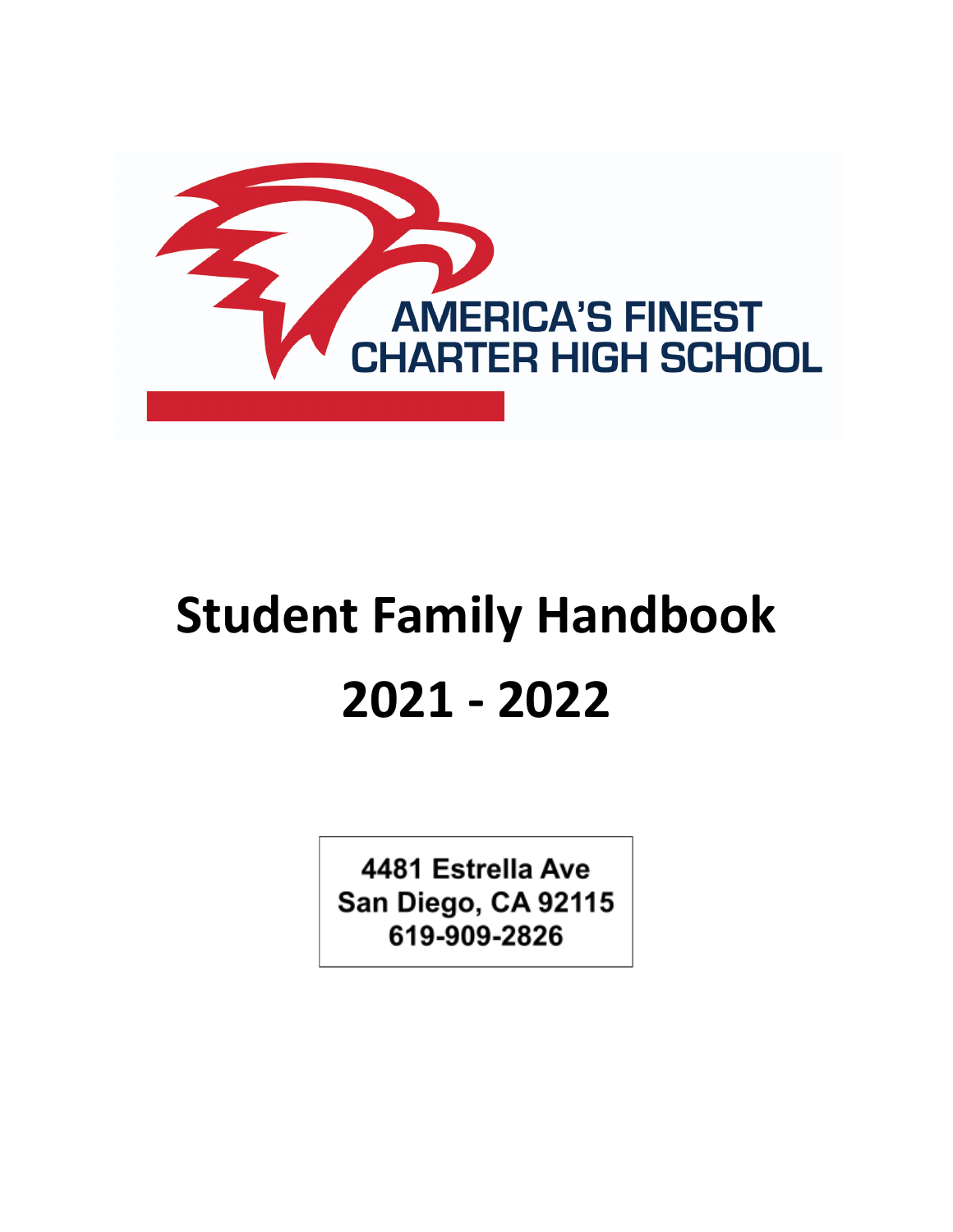#### **WELCOME TO AMERICA'S FINEST CHARTER HIGH SCHOOL**

#### **I. INTRODUCTION**

We believe in the American spirit of hard work, dedication and perseverance to a goal. We are very excited to be a high school that allows all students the opportunity to achieve their American Dream!

**Mission:** America's Finest Charter High School will assist all students in achieving their American Dream through a rigorous, world-class education.

**Vision:** The school's vision is to inspire all students to achieve academically by developing strong minded, emotionally and physically fit students who are self-motivated problem solvers prepared for a lifelong journey of success and service to others.

**Motto:** "Work hard, learn everything you can, always do your very best, look to help others and your success will follow."

America's Finest Charter High School exists to "Inspire Globally Competent Students to College and Career Ready Success." Global competence will be integrated into every area of our instruction where students will be taught to investigate the world, recognize perspectives, communicate ideas and take action.

We are committed to providing a world-class education for your student. In that light, we have developed a number of school policies and practices designed to ensure success towards that end. These policies and practices are set forth below for your review. The administrative team at America's Finest Charter High School reserves the right to update the handbook at any time if necessary. Parents and students will be informed of updates to the handbook via email and a copy of the most recent handbook will be maintained on the school website. If you have any questions at any time about the handbook, please feel free to contact us.

#### **II. DAILY ROUTINES/EXPECTATIONS**

Class begins each day for students at 8:45 AM. Students should be in their seats ready to go at 8:45 AM as teachers will have an activity ready to go for them.

Class ends at 3:45 each day except for Wednesday when school ends at 2:00. Students should be on their way home and off campus 30 minutes after school unless they are there for an after school activity.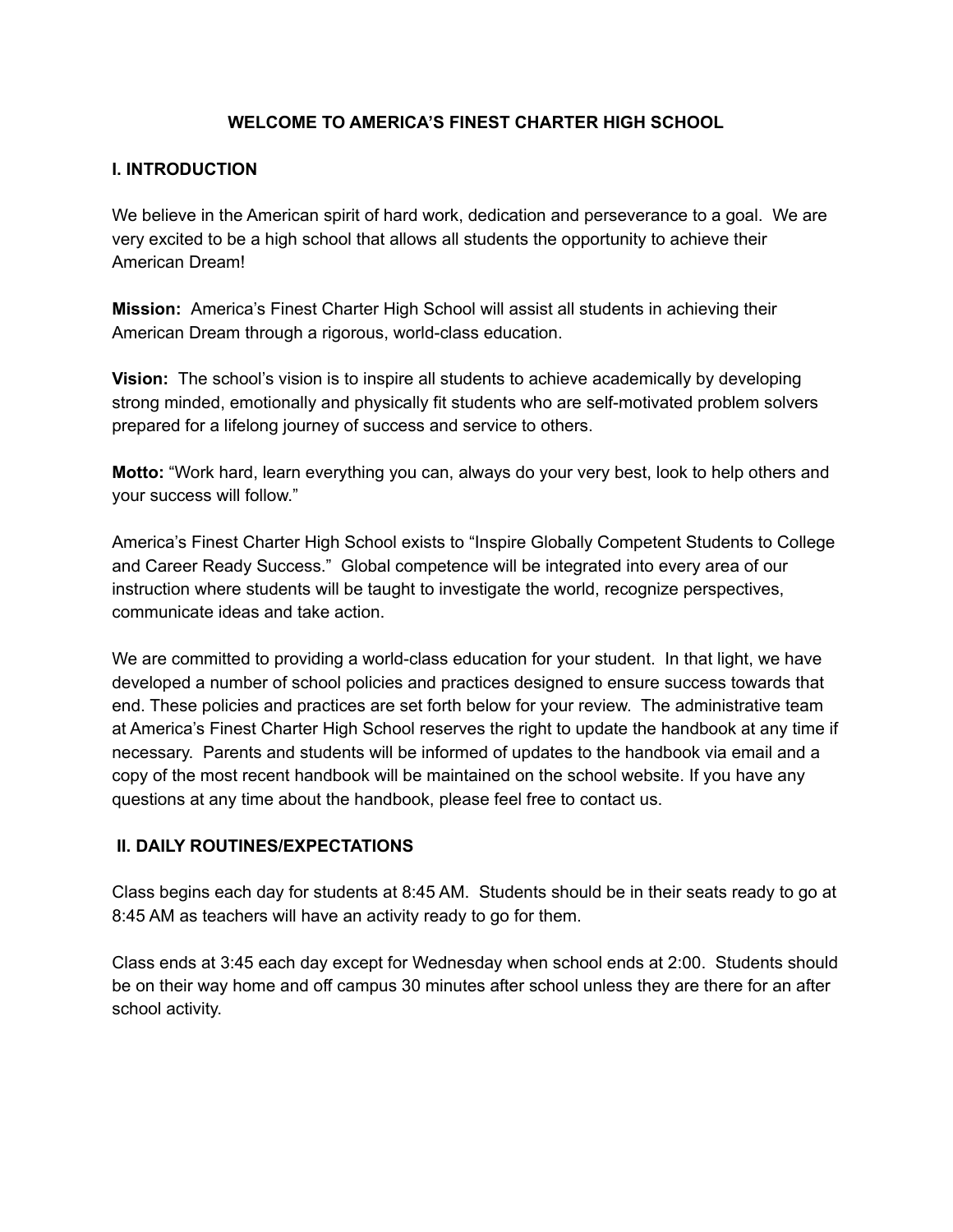#### **Early Dismissal**

If your student needs to leave early for the day, please call the school office ahead of time at 619-909-2826. **Please call the office and not your student's cell phone to excuse them for the day as they will be penalized for using their phone during the school day.**

Due to the Global Pandemic, we will be using a block schedule to minimize the movement of our students during the school day.

## **AMERICA'S FINEST CHARTER HIGH SCHOOL BELL SCHEDULE 2020-2021**

| <b>TIME</b>   | <b>MONDAY</b> | <b>TUESDAY</b> | <b>THURSDAY</b> | <b>FRIDAY</b> |
|---------------|---------------|----------------|-----------------|---------------|
| 8:50-10:40    | Period 1      | Period 4       | Period 1        | Period 4      |
| 10:40-10:45   | <b>Break</b>  | <b>Break</b>   | <b>Break</b>    | <b>Break</b>  |
| 10:45-12:35   | Period 2      | Period 5       | Period 2        | Period 5      |
| 12:35-1:05    | <b>LUNCH</b>  | <b>LUNCH</b>   | <b>LUNCH</b>    | <b>LUNCH</b>  |
| $1:05-1:10$   | <b>Break</b>  | <b>Break</b>   | <b>Break</b>    | <b>Break</b>  |
| $1:10-1:55$   | Learning Lab  | Learning Lab   | Learning Lab    | Learning Lab  |
| $1:55 - 2:00$ | <b>Break</b>  | <b>Break</b>   | <b>Break</b>    | <b>Break</b>  |
| $2:00-3:50$   | Period 3      | Period 6       | Period 3        | Period 6      |

| <b>TIME</b>   | <b>WEDNESDAY</b> |
|---------------|------------------|
| 8:50-10:10    | Periods 1/4      |
| $10:10-10:15$ | <b>Break</b>     |
| 10:15-11:35   | Periods 2/5      |
| 11:35-12:05   | <b>LUNCH</b>     |
| 12:05-12:10   | <b>Break</b>     |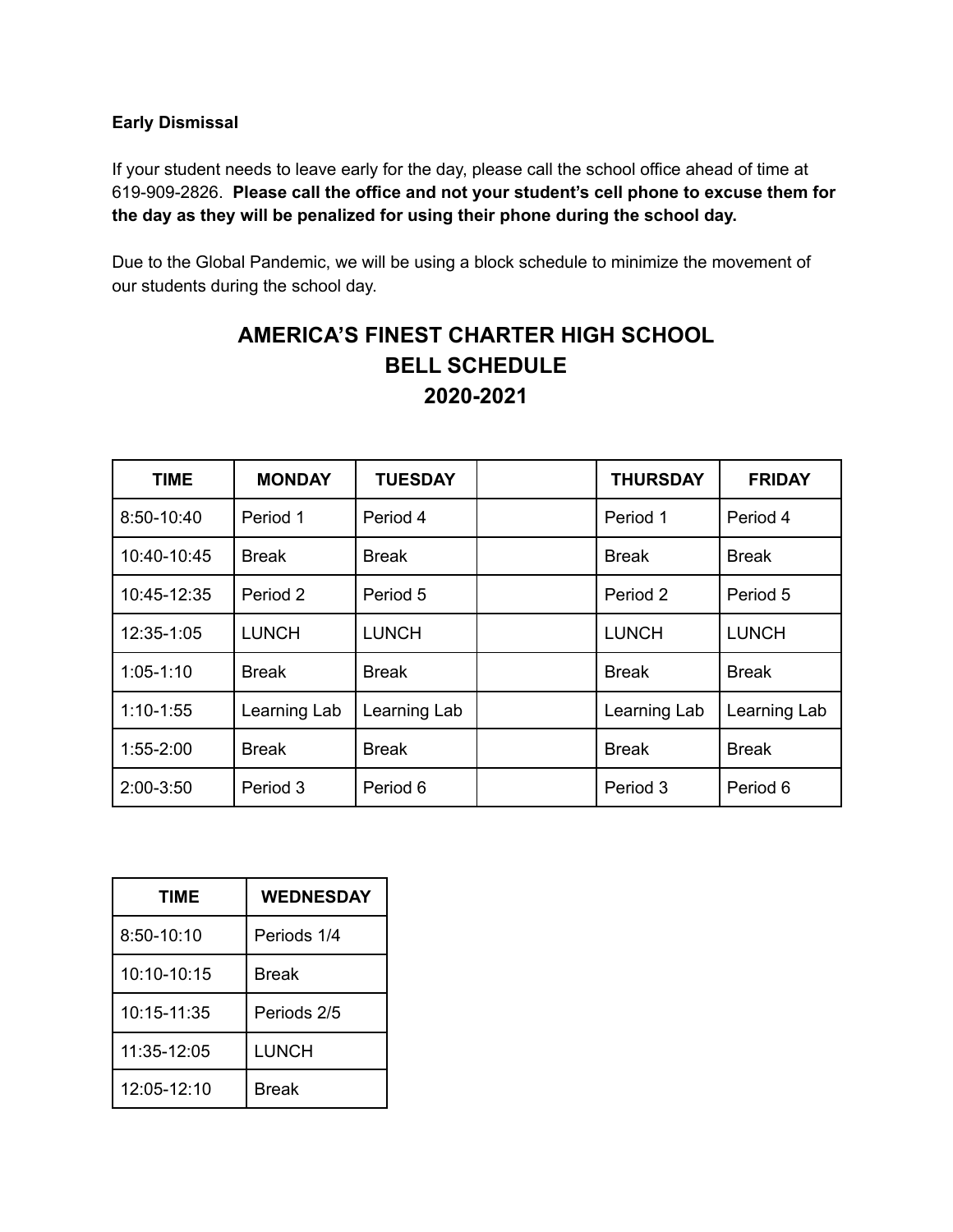| $12.10 - 12.40$ | Learning Lab |  |
|-----------------|--------------|--|
| $12.40 - 12.45$ | <b>Break</b> |  |
| $12.45 - 2.05$  | Periods 3/6  |  |

#### **2021/2022 School Calendar**

No School - September 7 Parent Teacher Conferences/Half Days - November 5 and 6 No School - November 11 No School - November 23 - 27 No School - December 11 No School - December 21 - January 8 No School - January 18 No School - February - 12 and 15 No School - March - 19 No School - March 29 - April 9 No School - May 28 and 31 No School - June 18 Last Day of School June 24 Graduation - June 24

#### **Lunch**

America's Finest Charter High School serves lunch to all students. Lunches will be free if you turn in the application. Lunch applications need to be turned in when you turn in the Admissions Application. For more information, please call the school office at 619-909-2826.

#### **III. PRACTICES, POLICIES AND PROCEDURES**

#### **Attendance**

All students are expected to attend daily unless they are ill or a family emergency occurs. A call to our office regarding an absence should be placed by the parent as soon as the parent is aware of the absence. When leaving a message, please remember to leave the following information: Student's name, their grade, the reason for the absence, your relationship to the student and a phone number where you can be reached. **DO NOT CALL OR TEXT YOUR STUDENT DURING SCHOOL HOURS.**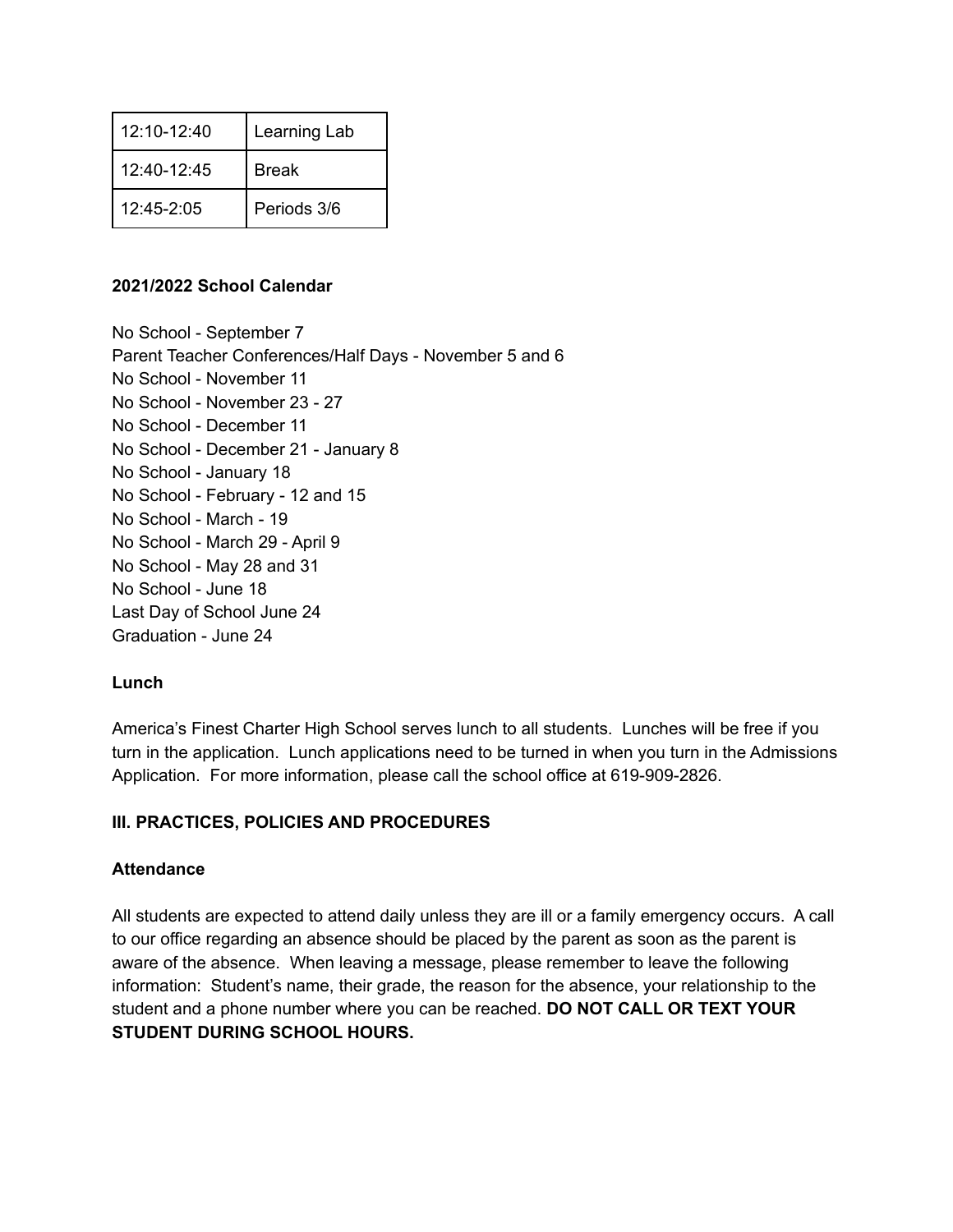#### **Tardies**

We realize that there might be an occasional instance when your child is tardy in the morning, but please avoid this whenever possible. All tardies, excused or unexcused count against "perfect attendance" recognition

For discipline regarding tardy issues see the AFCHS Code of Conduct Discipline Matrix. **Absences**

An excused absence is one for which the student will be given makeup privileges and credit. Absences from school shall be excused only for health reasons, family emergencies and justifiable personal reasons, as permitted by law or Board policy.

A student's absence shall be excused for the following reasons:

- 1. Personal illness.
- 2. Medical, dental, optometric, or chiropractic appointments.
- 3. Attendance at funeral services for a member of the immediate family: a. Excused absence in this instance shall be limited to one day if the service is conducted in California or three days if the service is conducted out of state. b. "Immediate family" shall be defined as mother, father, grandmother, grandfather, spouse, son/son-in-law, daughter/daughter-in-law, brother, sister or any relative living in the student's immediate household.
- 4. Jury duty in the manner provided by law.
- 5. Justifiable personal reasons, when accompanied by a written request by the parent or guardian and approved by the Principal or his/her designee, including but not limited to
	- a. Appearance in court
	- b. Attendance at a funeral
	- c. Observance of a holiday or ceremony of his/her religion
	- d. Attendance at religious retreats.

e. Attendance at an educational conference on the legislative or judicial process offered by a nonprofit organization.

- 6. Serving as a member of a precinct board for an election pursuant to Elections Code 12302.
- 7. Spending time with a member of the pupil's immediate family who is an active duty of the uniformed services and has been called to duty for, is on leave from, or has immediately returned from deployment to a combat zone or combat support positions. Absences granted pursuant to this section shall be granted for a period of time to be determined at the discretion of the Principal of his/her designee.
- 8. If a student is the custodial parent of a child, his/her absence shall be excused when the child is ill or has a medical appointment during school hours.

Please note that any absence(including when a student is out on Independent Study Program contract), excused or unexcused counts against "perfect attendance" recognition.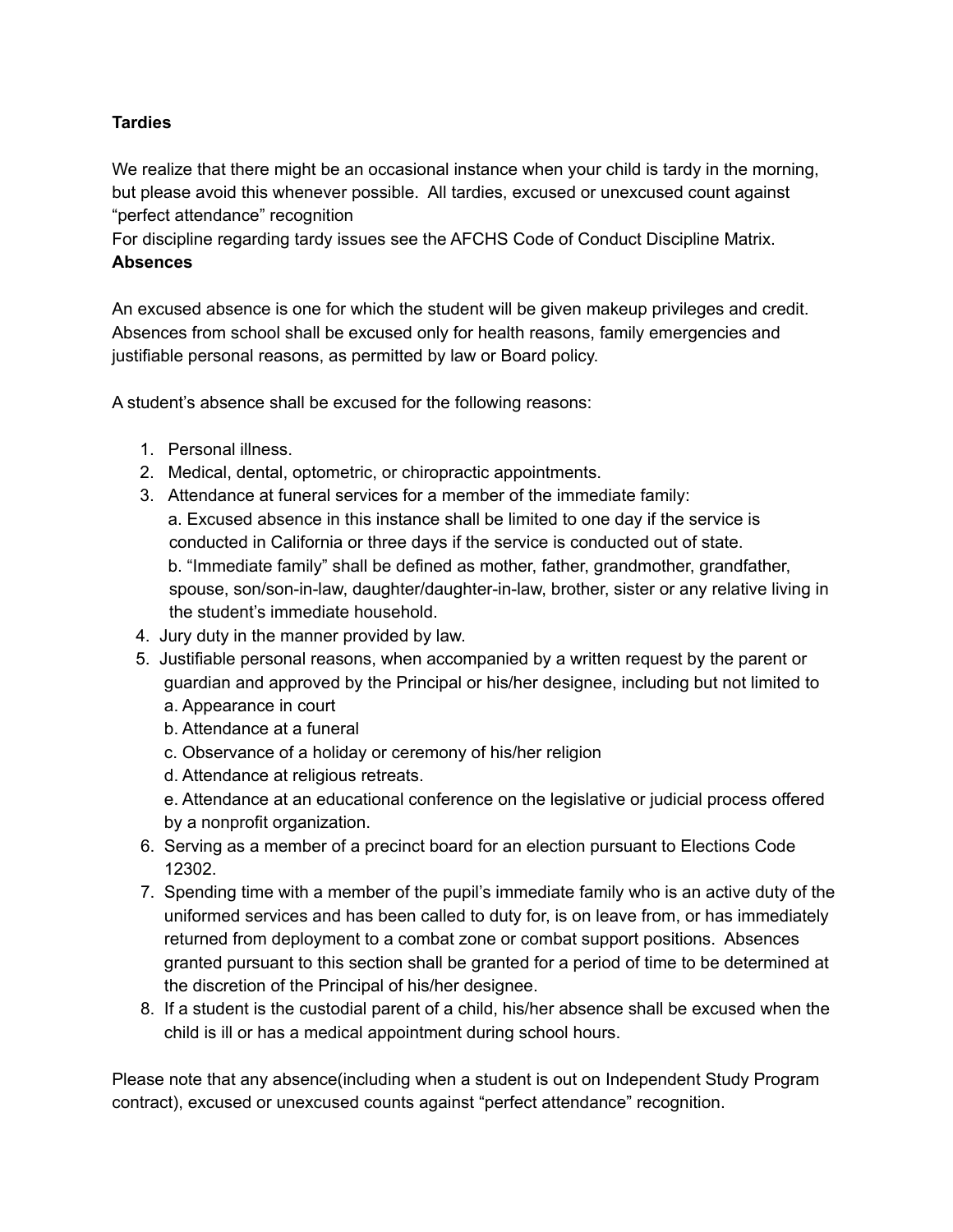#### **Independent Study Program (ISP):**

If you know that your child will be absent from school for a planned absence for three or more school days (up to two weeks), for a planned absence, you may contact the school office for an Independent Study Program contract. These contracts may also be retroactively used to help students catch up on their work.

The main purpose of agreeing to an ISP is to enable students to keep current with his/her grade studies for the period covered by the ISP during the absence and to enable the students to successfully reach the objectives identified in the ISP.

#### **Truancies**

Truancies are a serious violation of California Education Code. Habitual truancies may lead to intervention by law enforcement officials. Prior to legal intervention, schools are compelled to develop a policy to encourage school attendance.

*Pursuant to ED CODE 48200, every child from the age of 6 to 18 is required to attend school regularly in order to make a successful transition to the next grade level and to graduate with a high school diploma. All enrolled students, regardless of age, will be held to the same school attendance rules. The Governing Board recognizes that a vigilant supervision of attendance to improve attendance rates and graduation rates and to reduce truancy and dropout rates is vital to the learning and achievement of children on the margins of the educational system. Improving student attendance and reducing the dropout rate is a school priority.*

All students are expected to attend all classes. Failure to attend school will require school officials to determine if the absence is excused, unexcused or truant. This determination process will require the cooperation of parents and/or guardians.

Truancies will be issued to those students who make no effort to attend class or who are absent for any other reason that those listed above. Truancy accrual will be maintained for each period of the day regardless of whether there is a schedule change.

When a student is absent, the parent and/or guardian are required to notify the School Office or send a written note or email in order to validate the reason for their child's absence.

A student who is absent from school without a valid excuse will be marked unexcused for the day. These types of absences are also called truancies.

You may call to verify your child's absence up to three days after your child has been absent. Absences that are not verified within the time allowed will be considered unexcused absences.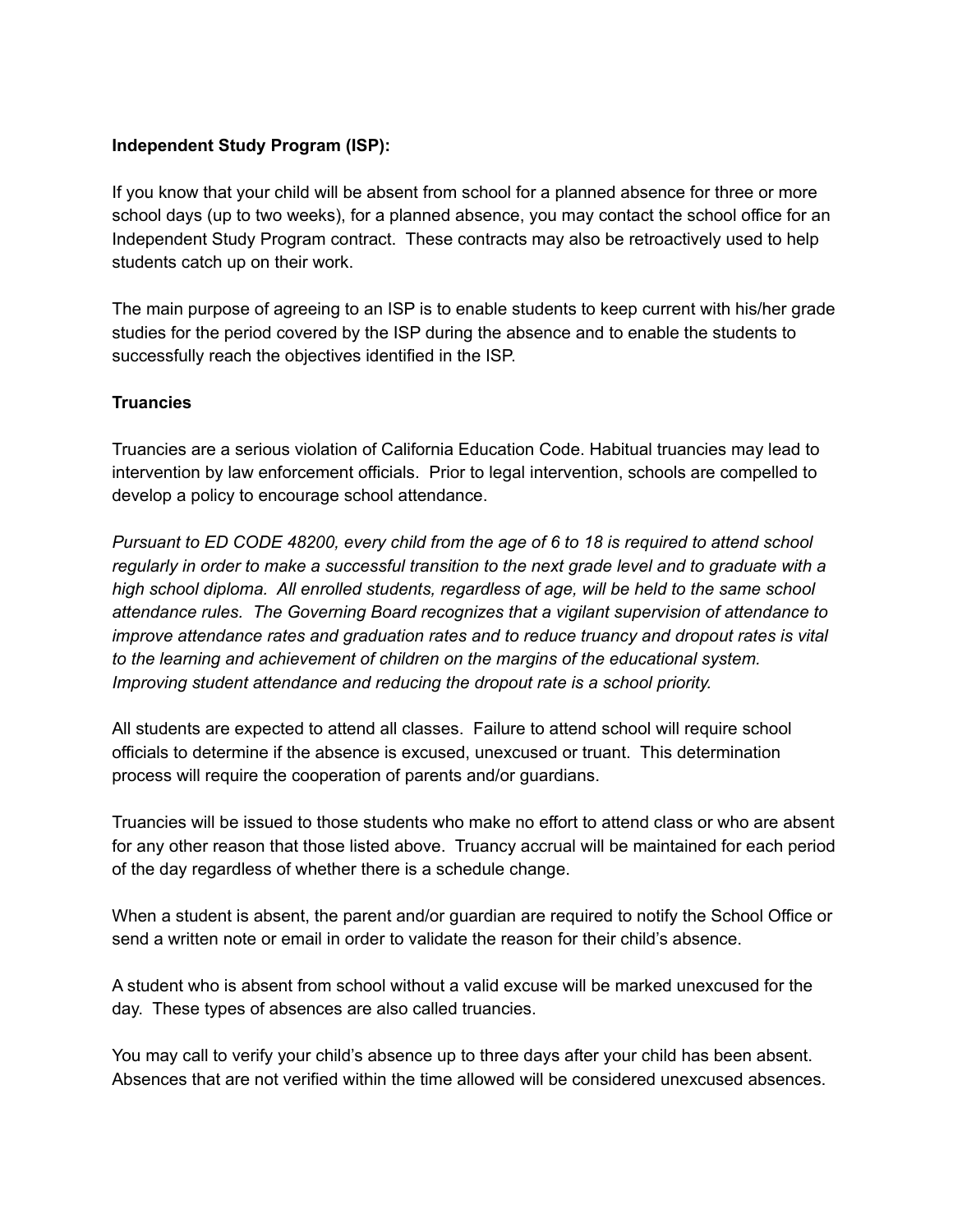In accordance with the Education Code of the State of California (EC Section 4826-48273), any pupil who is absent from school for three days or more without a valid excuse or tardy in excess of thirty minutes or more is truant.

### **For discipline regarding truancy issues see the AFCHS Code of Conduct Discipline Matrix.**

It is the responsibility of the student or parent to retrieve missed schoolwork upon their return to school. If you wish to have your child work on school work when they are absent due to illness, please use the teacher's website or Google classroom to access the class work. The days allowed for makeup work for excused absences will equal the number of days absent. Work must be made up within that time period or the student will receive a zero, unless an extended due date is approved by administration.

If a student misses more than 20 days of school during the year, regardless of the semester in which the absences occur, his or her promotion for the next year may be questionable.

#### **Exclusion from Attendance**

Students may be excluded from attendance if they:

- 1. Do not present evidence of immunization or a parent request for exemption from the immunization requirement.
- 2. Are reasonably suspected of having active tuberculosis or reside where any contagious, infectious, or communicable disease subject to quarantine exists, or has recently existed, unless written permission of the health officer is provided.

#### **Closed Campus**

AFCHS is a closed campus. Once a student arrives on school grounds or on the school bus in the morning, they must remain on school grounds until the end of the school day. Students may not leave campus for lunch. Students may not have other students from other schools visit at any time. Students from other schools may attend school dances with permission of the Principal.

#### **Care of School Property**

Students are responsible for all textbooks, classroom books, technology, athletic uniforms and equipment, and all other school property issued to them during the school year. The school reserves the right to charge for lost, stolen or damaged school property such as books, chromebooks, computers etc. In the event payment or restitution for lost, damaged or stolen property has not been made, the school reserves the right to prohibit participation or use of school property in athletic activities and extracurricular activities.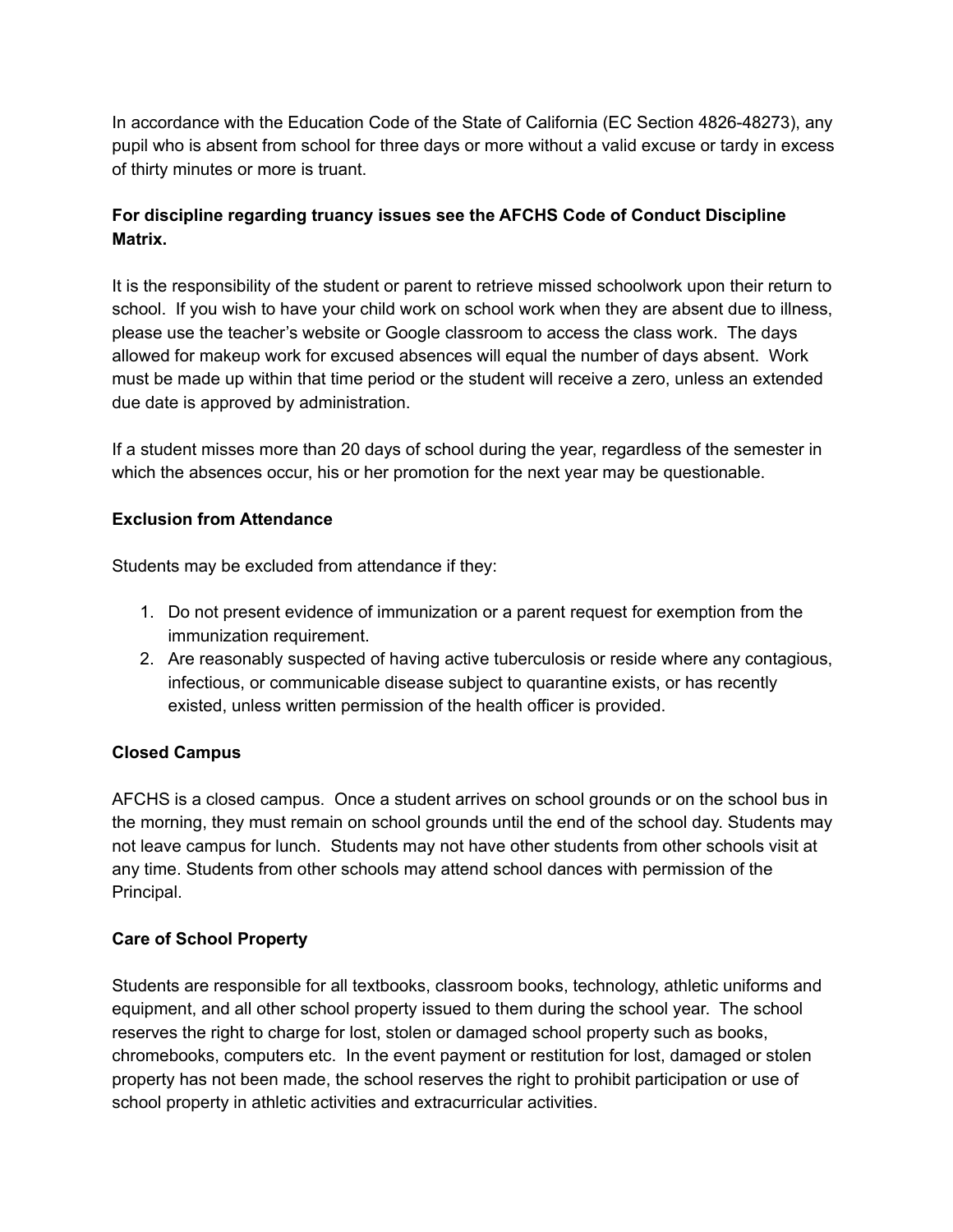### **IV. STUDENT CODE OF CONDUCT**

In order to provide an effective, safe, focused and enjoyable learning environment, America's Finest Charter High School has behavioral expectations for all students. The following is an outline of what is expected for our students and consequences for misconduct. Students are to adhere to the AFCHS Code of Conduct at all times.

- 1. I will treat everyone with courtesy and respect.
- 2. I will treat personal and school property with respect.
- 3. I will help create and maintain a positive and safe environment.
- 4. I will come to school prepared for learning.
- 5. I will act responsibly and accept the consequences for my actions.
- 6. I will greet my teacher at the door before every class ready to learn.
- 7. I will connect and contribute to the community and the world around me.
- 8. I will strive to make my community safe, healthy learning environment for all.

#### **Respect for Self and Others**

America's Finest Charter High School students, parents and guardians, and staff are expected to respect others and support and teaching and learning. Prohibited behavior by any member of this community includes:

\*using offensive language \*ignoring a staff request \*disrupting the learning process \*disrespecting a staff member \*employing intimidation \*threatening another with physical or other harm \*slander \*sexual harassment \*misconduct \*lying \*theft \*fighting

Anyone engaging in prohibited behavior may be subject to discipline, including the possibility of being subject to an expulsion hearing.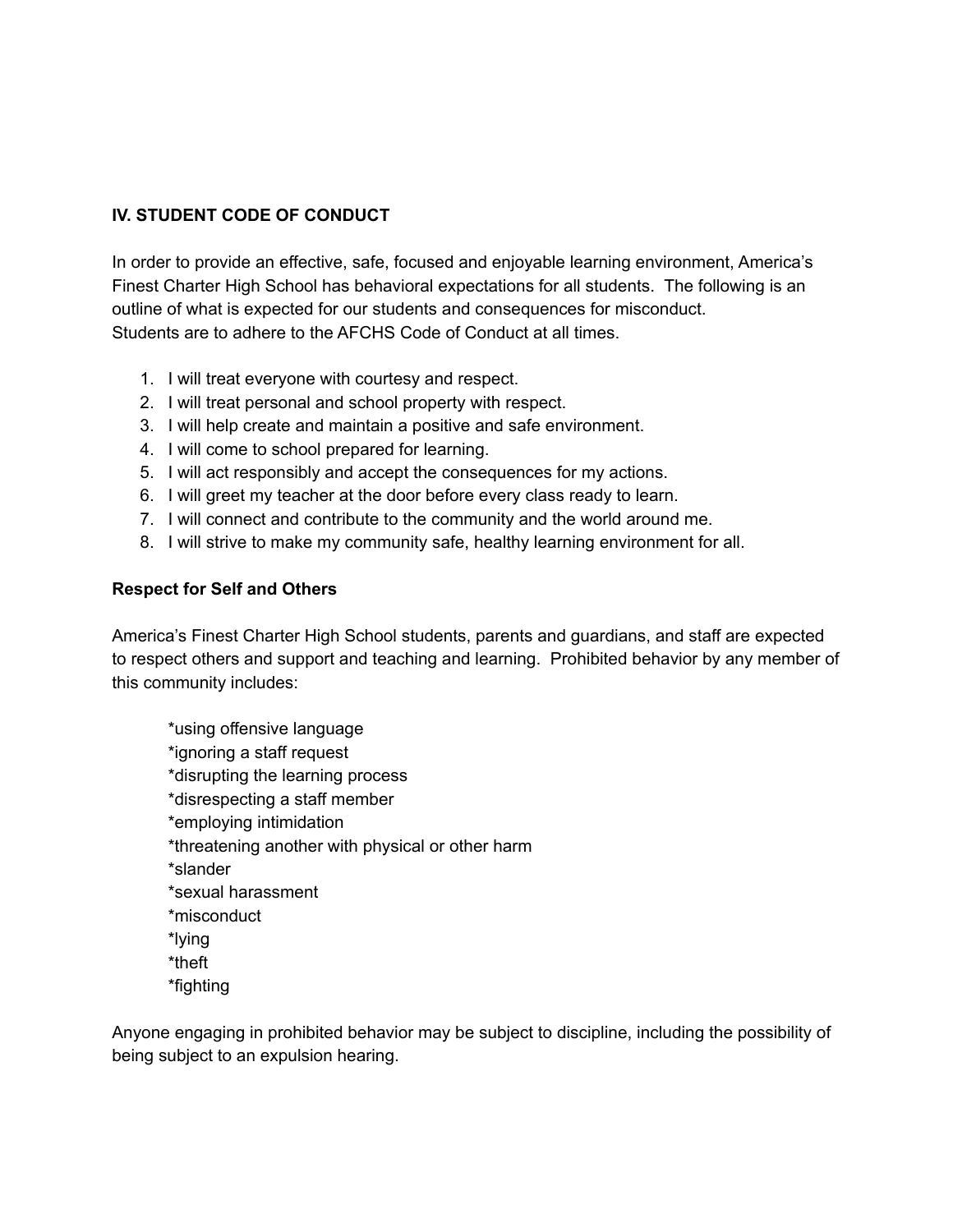#### **Dress Code**

America's Finest Charter High School enforces a dress code to foster a professional and respectful school environment. The dress code is in effect from the time students arrive to school and until they leave. The dress code applies to field trips, site visits, academic internships, and other school-related activities, unless the supervising adult informs the students otherwise. **No article of clothing may have patches, frayed material, or language/content deemed inappropriate by the school administration.** Students who are in violation of the dress code will be required to change their clothes and wear loaner clothes. Loaner clothes will be clean and available in the office.

#### **Acceptable**

Shirts (T-shirts, polos, button downs, AFCHS apparel)

Pants (Any color, slacks)

Jeans with no frays, patches or holes

Shorts, skirts, dresses (no shorter than mid-thigh)

Leggings, jeggings, or tights (as long as they are paired with a top, skirt, or dress that is two inches above the knee.

Jackets, sweaters, sweatshirts, track jackets jean jackets

Shoes: Must be close-toed and have a back (for safety reasons no sandals or flip-flops are allowed)

Head Covers: Other than religious head covers, all other forms of hats or headdress should not be worn inside school or during class time. **This includes hoods of hoodies.**

#### **Unacceptable**

Indecent exposure of any kind (midriffs, low-cut tops, large rips in jeans, etc..) Clothing that leaves the midsection, back, chest, shoulders or undergarments exposed Skirts, dresses and shorts that are shorter than two inches above the knee Leggings/tights/jeggings as long as they are paired with a top, skirt, or dress that is at Least two inches above the knee.

Spaghetti straps

See through shirts of any kind, unless paired with an acceptable top underneath Pajamas

Inappropriate content, messages or graphics of any kind

Hats, beanies or caps in class

Sandals, flip-flops

Clothing that exposes undergarments

#### **Personal Property**

Students are only permitted to use cell phones or other mobile communication devices outside of the instructional day or when permitted by the faculty for instructional purposes. During the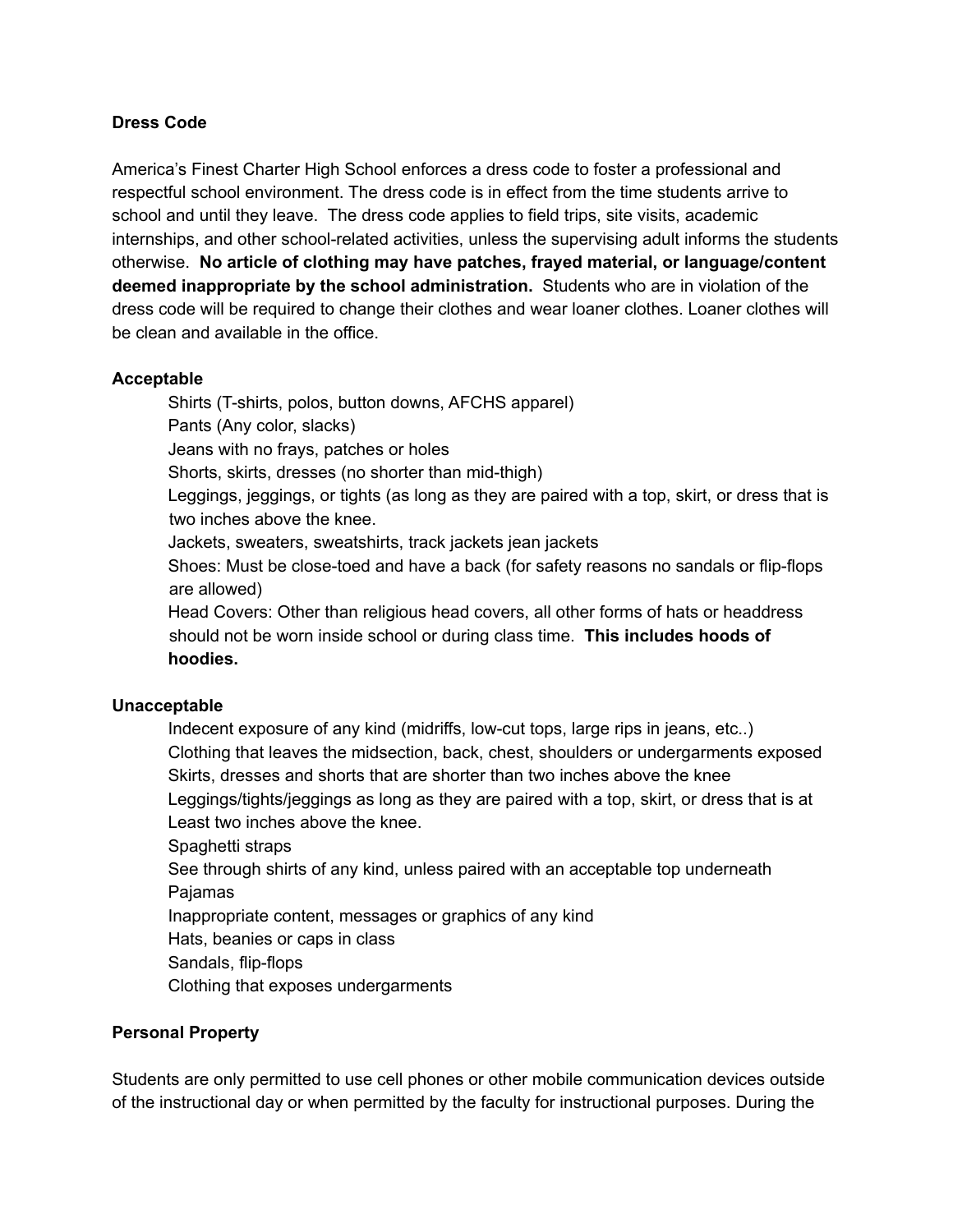instructional day, cell phones must be kept off and out of sight. We strongly recommend that parents and students communicate during non-school hours to confirm personal plans and/or arrangements and advise the school in writing when necessary. A detention will be issued if students use their cell phones on campus without permission. In addition, the phone can be confiscated for unauthorized use, and must be picked up by a parent or guardian.

### **For discipline regarding cell phone issues see the AFCHS Code of Conduct Discipline Matrix.**

Aerosol sprays, deodorants and perfumes are not permitted on campus. This includes before and after school and at any school-related functions such as games, dances, field trips, etc. If found, these items will be confiscated and sent to the office. The student's parent or guardian will be required to pick the item up from the office in order for it to be released.

America's Finest Charter High School is not responsible for lost or damaged personal items. Students bring these items to school at their own risk.

#### **Academic Honesty**

America's Finest Charter High School values academic honesty and ethical behavior in the learning environment in order to promote honesty, courtesy, consideration and integrity. Cheating is defined as the act of attempting to obtain credit for academic work not one's own, or assisting others in doing so. Cheating includes copying from another's test, submitting plagiarized work, submitting work previously graded without approval by the faculty member accepting the work, altering grades or aiding another student who is cheating. Plagiarism in any form is a severe school violation. This includes direct duplication by copying another's work, whether from a book, article, website, video, another student's assignment, a test, or any other source. Paraphrasing another's work so closely that the essential meaning and form should be credited to someone else. Piecing together sections of the work of others into a new whole and producing assignments in conjunction with other people which should be your independent work.

#### **For discipline regarding Academic Honesty see the AFCHS Code of Conduct Discipline Matrix.**

#### **Bullying and Harassment**

Bullying is not tolerated at America's Finest Charter High School. Students should report any type of harassment/bullying by other students to a teacher, counselor, or principal. Harassment/bullying includes threats, name calling, intimidation, hazing, inappropriate touching, cyberbullying, gestures, symbol display or verbal/non-verbal/written communication that makes a student feel uncomfortable or unsafe even if the person engaging in such behavior does not feel he/she is harassing/bullying. This includes harassment/bullying of a racial, sexual, or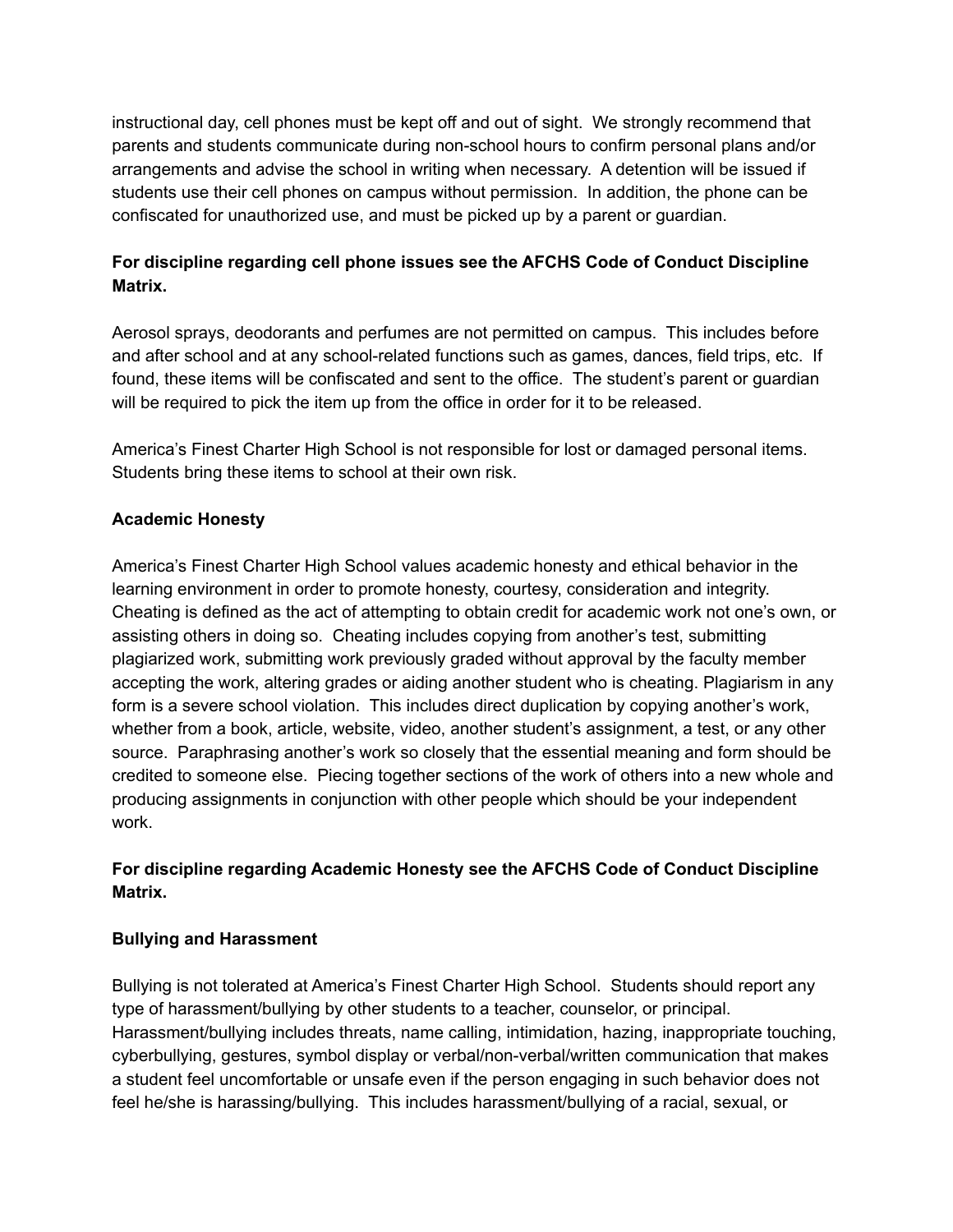non-sexual nature. Students who engage in bullying will receive consequences according to the guidelines set forth in this handbook and the provisions of this charter.

#### **For discipline regarding Bullying and Harassment see the AFCHS Code of Conduct Discipline Matrix.**

#### **Vandalism/Damage to School Property**

All students are expected to treat the school property with care and respect. No one is to injure, destroy, or trespass on school property. Parents and guardians will be responsible for paying for any damage done to the building by their child. Writing or spray painting, inappropriately on or around campus, carving on school furniture/fixtures, mishandling a book, damaging technology, destroying equipment are all infringements on the right of the AFCHS community.

#### **For discipline regarding Vandalism and Damage to School Property see the AFCHS Code of Conduct Matrix.**

#### **Controlled Substance/Drugs/Alcohol/Tobacco**

Unlawfully possessing, using, selling, being under the influence of or otherwise furnishing to others a controlled substance or alcoholic beverage, or intoxicant of any kind, at any school activity or on any school district or adjacent property, is considered to be a threat to the educational process.

#### **For discipline regarding Controlled Substance/Alcohol/Tobacco see the AFCHS Code of Conduct Matrix.**

#### **Prohibited Items**

**Students may not bring the following items on campus:**

Weapons of any kind, including items that appear to be weapons, could be used as weapons or are toy weapons.

Drugs or drug paraphernalia

Tobacco or tobacco-related items

Vaporizers or vaporizer related items

Aerosol sprays of any kind

Guns, knives, Tasers, explosives, or weapons of any type are not permitted in the school, on the campus, or at school functions on or off the school premises. Violations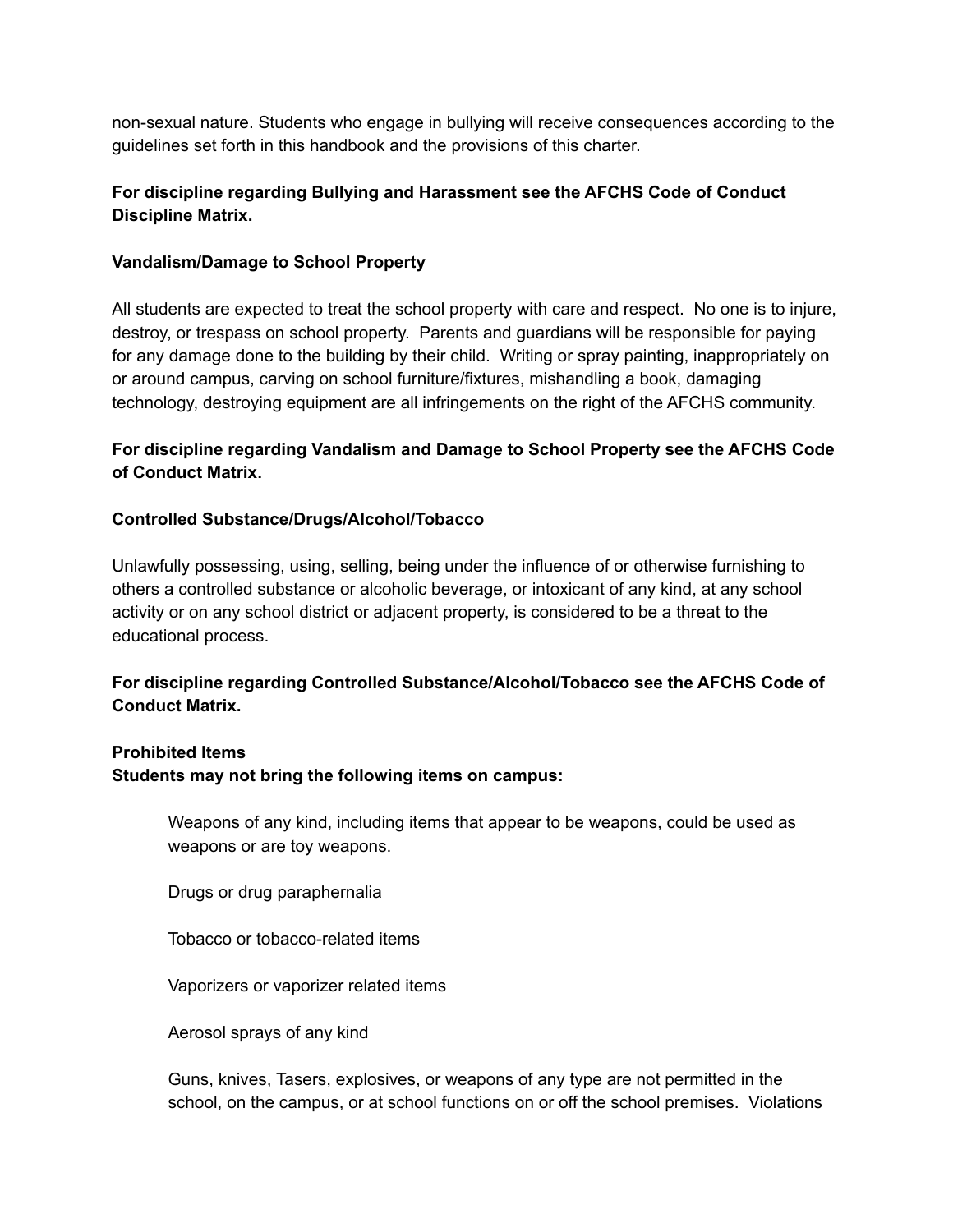may lead to a recommendation for expulsion. Items that appear to be weapons are prohibited.

#### **DISCIPLINE**

#### **Consequences for negative behavior choices will include:**

Verbal warning Teacher-student conference Parent phone call Campus beautification Service assignment Behavior contract Parent meeting Parent shadow Home visit Class suspension Saturday School Class Suspension In School Suspension Out of School Suspension **Expulsion Consequences may or may not proceed in this order**

#### **School Service Hours**

Service hours may be assigned by an administrator or teacher for not adhering to the school's code of conduct. Service assignments vary in length depending on the behavioral issue. Teachers may organize, assign and conduct their own detention or service assignments in their classrooms.

#### **Suspension and Expulsion**

Students who present an immediate threat to the health and/or safety of others or themselves may be immediately suspended and later expelled by the Board of Directors upon recommendation of the Director or the Principal. America's Finest Charter High School policy is to provide all students an opportunity for due process in conformity with applicable federal law regarding students with exceptional needs.

The decision to suspend a student will be at the discretion of the Principal. All suspensions will be served at home unless otherwise noted on the suspension letter. A student who commits a school violation may be sent home for the remainder of that school day and for the next consecutive school day(s) depending on the circumstances of the suspension. The school shall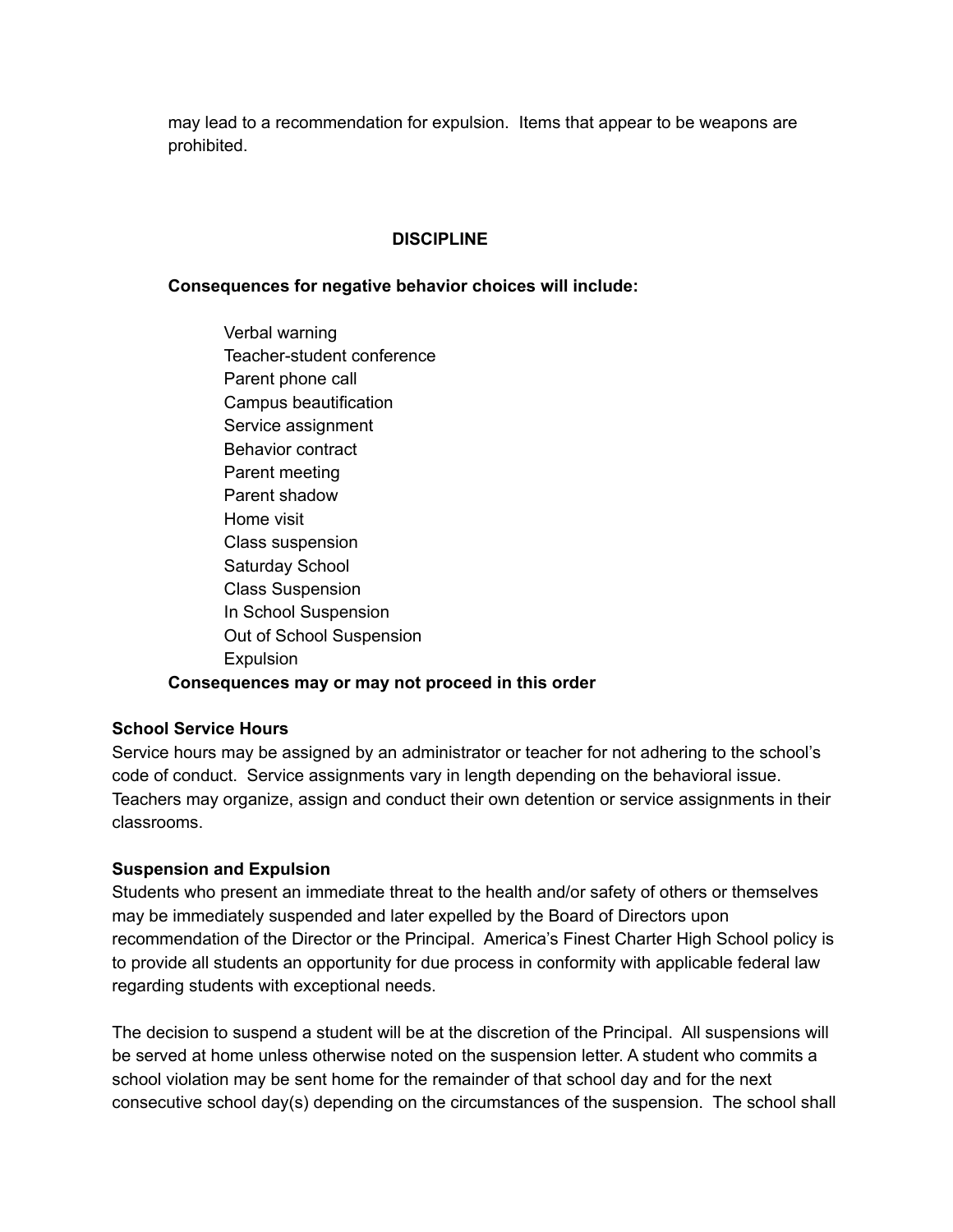call a suspension meeting in which a plan will be set out to support the student upon their return to school. The administration and/or counselor will be responsible for designing an appropriate behavior intervention plan. If the student or the parents fail to comply with the recommendations made by the team, the student will become eligible for expulsion. All disciplinary interventions enacted by the school will be done in accordance with the provisions set forth in the schools' approved charter documents and, in the case of special education students, will conform to procedure outlines in the Individuals with Disabilities Education Act (IDEA).

When a student is suspended from school, the parent and student must meet with school administration before the student is allowed to return to class. School administration has the discretion to suspend a student for up to five days depending on the severity and the frequency of the student's behavior.

#### **Appeals Process**

All discipline may be appealed using the following procedures:

Classroom consequences may be appealed to the school administration, who has final judgment over these consequences.

Suspensions and other administrative consequences can be appealed to the Executive Director, who has final judgment over these consequences.

Expulsion proceedings will be handled by an expulsion panel, as outlined in the school's Charter.

#### **Visitors**

For the protection of the students and the security of the school, ALL visitors and volunteers are required to check-in through the School Office and provide a valid form of government-issued ID.

#### **Progress Reports**

Progress reports are sent home mid semester or on an as needed basis. In short, if a student is failing or is in danger of failing a class, a progress report will be sent home. Otherwise, it is the responsibility of the parent to know each student's grades through the use of Illuminate. Please call or email the office for the information necessary to gain access to your student's Illuminate account.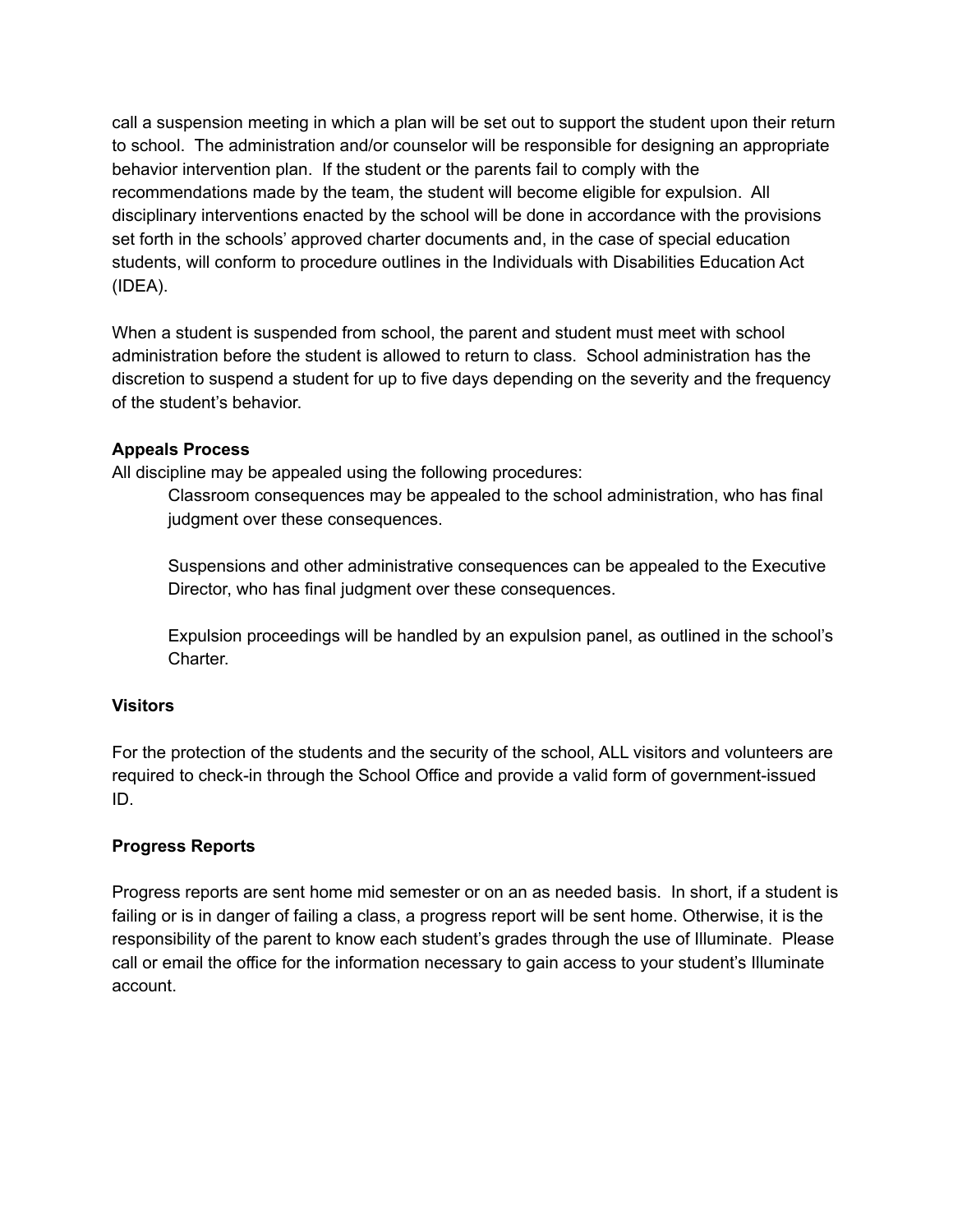#### **Participation Privilege**

Participation in any extracurricular activity such as ASB events, drama, and athletic activities is a privilege. Students must be in good standing with the school having fulfilled the obligations outlined in the student handbook.

To ensure that the possibility of disruption sometimes caused by involvement in athletics or activities is minimized the school adopts the following guidelines regarding student athletic and activity eligibility:

#### **Academic Standards**

A student must have a 2.0 GPA AND Passing grades in all but one class

#### **Academic Suspension from Student Activities**

If a student accumulates more than one "F" at any time during the student's involvement in athletics or activities the student is immediately suspended from participation in the sport or activity until it has been recorded on Illuminate that the student has passing grades in all of their classes but one.

#### **Academic Probation for Student Activities**

Administration has the discretion to place a student who failed to maintain the academic standards in a previous semester on probation for the following semester in order to encourage students to reach their academic potential.

Students who have two or more F's are considered to be at risk and will not be allowed to participate in extracurricular activities until such time as the grades improve.

An Ineligibility List, or a "No Go List" will be kept by school administration and updated each week. Students will be notified on the last day of the week as to their status. Ineligibility for activities will begin immediately until the student brings their grades up to the necessary standard.

#### **V. Student Activities**

The student body has elected Associated Student Body officers who will conduct elections for the balance of their association the first week of school. All student activities are to go through the ASB officers and the Principal. Dances, athletics, and all other student sponsored events are to go through the ASB.

AFCHS encourages students to begin clubs. If you are interested in starting a club, send an email to the Principal stating the club's purpose, how it relates to the school's mission, and the details of when the club will meet and which adult will be sponsoring the club.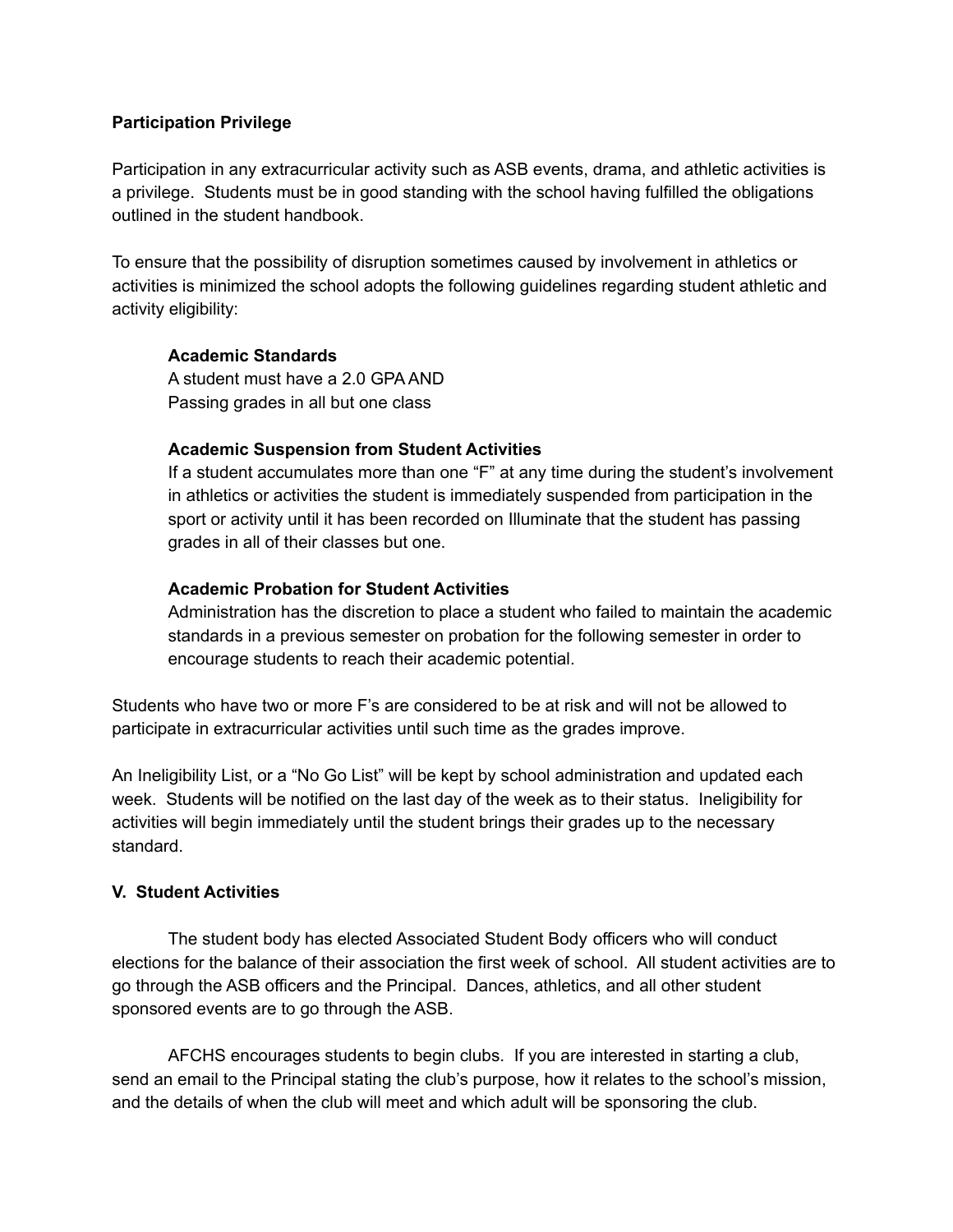Athletics is an important part of growing as an individual. AFCHS has applied to become a CIF-San Diego Section School for the 2019-2020 school year. We will have girl's volleyball and flag football in the fall, boy's and girl's basketball as well as boy's and girl's soccer in the winter, as well as boy's volleyball and track in the spring.

#### **GRADUATION**

High school students may wear ceremonial tribal adornment or other objects of religious or cultural significance at graduation ceremonies. Graduation will take place on the final day of the school year.

Graduation Exemption Under Education Code Sections 51225.1 and 51225.2, students in the foster care system, students experiencing homelessness, former juvenile court school students, children living in active duty military households, currently migratory children, and students participating in newcomer programs may, after meeting additional criteria under the law, be exempt from local graduation requirements.

## **AFCHS DISCIPLINE MATRIX CODE OF CONDUCT**

**It is the responsibility of every student and parent to know the code of conduct and for students to follow this code. By doing so, students will be productive and successful members of the learning community. AFCHS students are expected to be safe, orderly and respectful of the rights of others.**

## **DRUGS AND ALCOHOL**

Students confronted with any situation regarding drugs/alcohol/tobacco are expected to walk away and:

- 1. Report the incident to an administrator;
- 2. Not accept any drugs, alcohol or dangerous objects;
- 3. Immediately report to administrator if something has been placed on person or in personal belongings.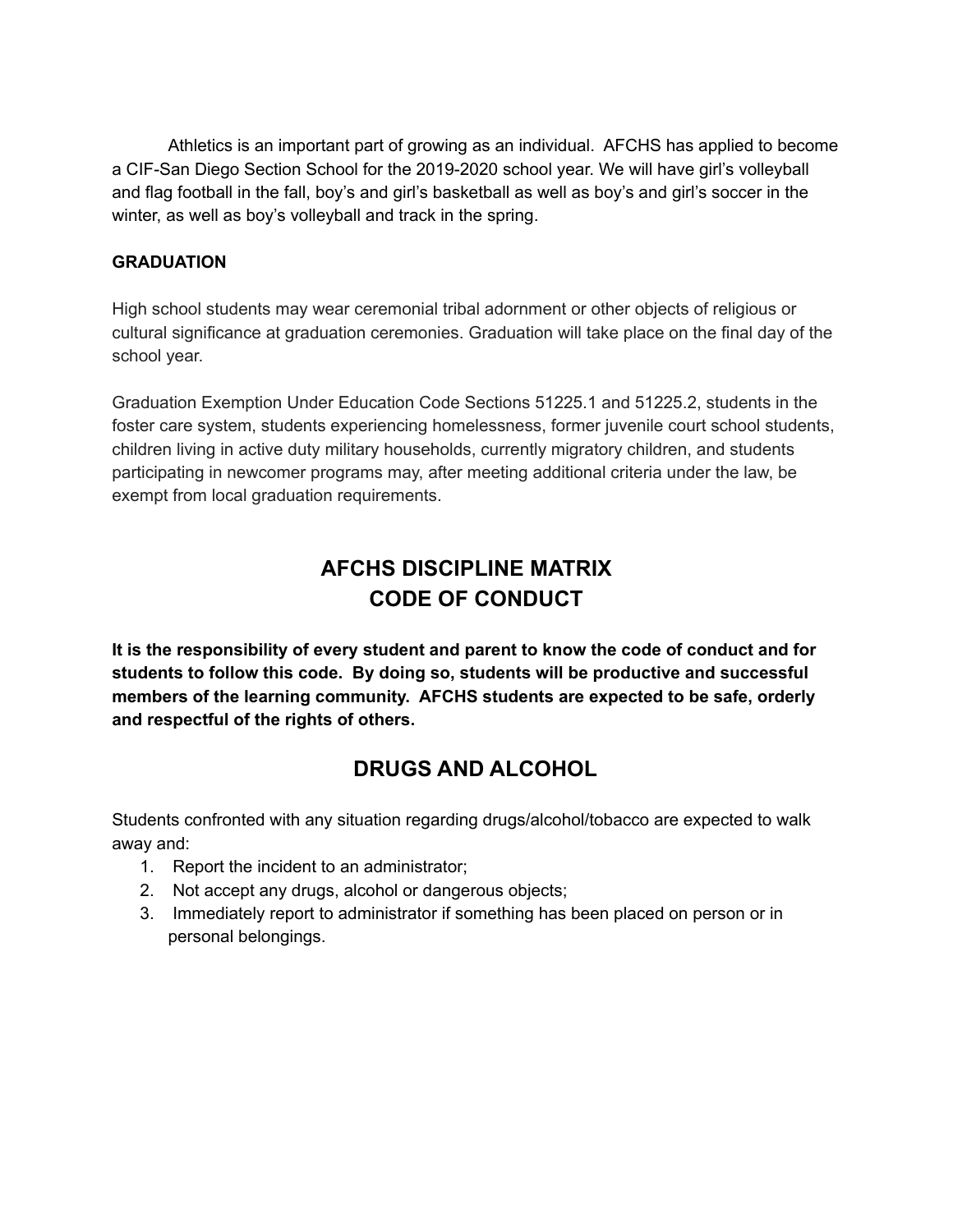| <b>School Code and California</b>                                                                                                                                                                                                                                                                                                                                                                                                                                                                                                                                                                                                                                | <b>First</b>                                                                                                                                                                                                      | <b>Second</b>                                                                                                                                                         |
|------------------------------------------------------------------------------------------------------------------------------------------------------------------------------------------------------------------------------------------------------------------------------------------------------------------------------------------------------------------------------------------------------------------------------------------------------------------------------------------------------------------------------------------------------------------------------------------------------------------------------------------------------------------|-------------------------------------------------------------------------------------------------------------------------------------------------------------------------------------------------------------------|-----------------------------------------------------------------------------------------------------------------------------------------------------------------------|
| <b>Ed Code</b>                                                                                                                                                                                                                                                                                                                                                                                                                                                                                                                                                                                                                                                   | <b>Consequence</b>                                                                                                                                                                                                | <b>Consequence</b>                                                                                                                                                    |
| Alcohol or illegal drugs are not allowed on<br>any part of campus including parking lots<br>or at any school related activity regardless<br>of location. Students may not unlawfully<br>possess, use, sell or otherwise furnish or<br>be under the influence of, or unlawfully<br>offer, arrange, or negotiate to sell, any<br>controlled substance, drug paraphernalia,<br>alcoholic beverage or intoxicant of any<br>kind. Nor can students sell, deliver, or<br>otherwise furnish to any person another<br>liquid substance or material and represent<br>the liquid, substance or material as a<br>controlled substance, alcoholic beverage<br>or intoxicant. | Up to five day suspension.<br>Could include police or<br>sheriff involvement. If sales,<br>automatic referral to AFCS<br>Board of Directors for<br>expulsion from school and<br>police or sheriff<br>involvement. | Five day suspension and<br>automatic referral to AFCS<br>Board of Directors for expulsion<br>from school. Possible<br>involvement of police or sheriff<br>department. |

## **SMOKING, POSSESSION OF TOBACCO OR SMOKING PARAPHERNALIA**

| <b>School Code and California</b>                                                                                                                                                                                                               | <b>First</b>                                                                                                                                                                                                      | <b>Second</b>                                                                                                                                                         |
|-------------------------------------------------------------------------------------------------------------------------------------------------------------------------------------------------------------------------------------------------|-------------------------------------------------------------------------------------------------------------------------------------------------------------------------------------------------------------------|-----------------------------------------------------------------------------------------------------------------------------------------------------------------------|
| <b>Ed Code</b>                                                                                                                                                                                                                                  | <b>Consequence</b>                                                                                                                                                                                                | <b>Consequence</b>                                                                                                                                                    |
| Students may not possess or use tobacco<br>or any product containing tobacco or<br>nicotine. Nor may students possess or<br>unlawfully offer, arrange or negotiate to sell<br>any smoking paraphernalia. All vaping<br>products are prohibited. | Up to five day suspension.<br>Could include police or<br>sheriff involvement. If sales,<br>automatic referral to AFCS<br>Board of Directors for<br>expulsion from school and<br>police or sheriff<br>involvement. | Five day suspension and<br>automatic referral to AFCS<br>Board of Directors for expulsion<br>from school. Possible<br>involvement of police or sheriff<br>department. |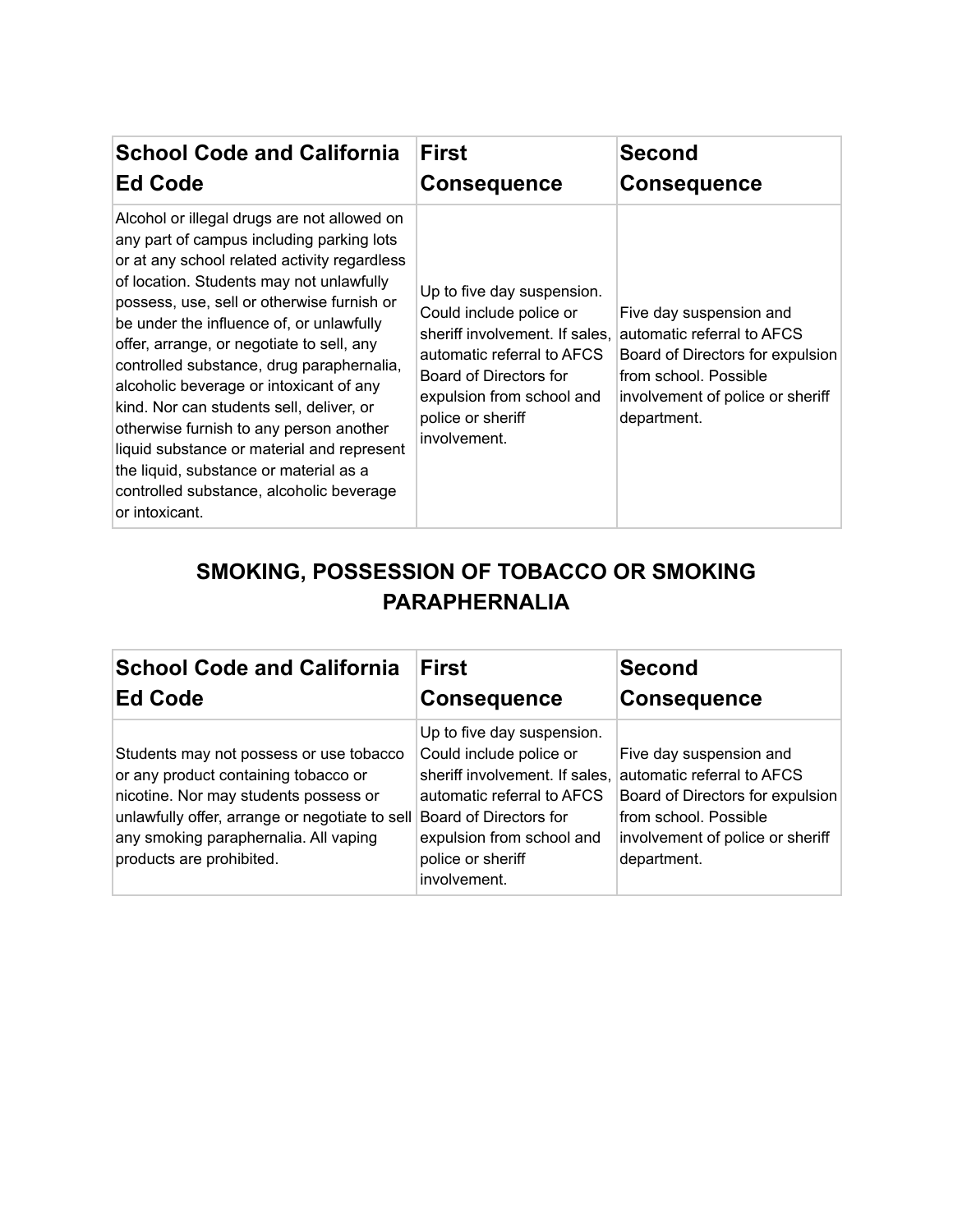## **WEAPONS**

| <b>School Code and California</b>                                                                                                                                                                                                                                                                                                                                                                                                                                                                                                                                              | <b>First</b>                                                                                                          | <b>Second</b>                                                                                                                                                         |
|--------------------------------------------------------------------------------------------------------------------------------------------------------------------------------------------------------------------------------------------------------------------------------------------------------------------------------------------------------------------------------------------------------------------------------------------------------------------------------------------------------------------------------------------------------------------------------|-----------------------------------------------------------------------------------------------------------------------|-----------------------------------------------------------------------------------------------------------------------------------------------------------------------|
| <b>Ed Code</b>                                                                                                                                                                                                                                                                                                                                                                                                                                                                                                                                                                 | <b>Consequence</b>                                                                                                    | <b>Consequence</b>                                                                                                                                                    |
| Use or possession of any dangerous<br>object is prohibited. Students may not<br>possess, sell or otherwise furnish any<br>firearm or knife, or any explosive or other<br>dangerous object (including laser pens or<br>other sharp objects.) Nor may students<br>possess an imitation firearm meaning a<br>replica of a firearm that is so substantially<br>similar in physical properties to an existing<br>firearm as to lead a reasonable person to<br>conclude that the replica is a firearm. Nor<br>may students possess an imitation or any<br>form of a knife on campus. | Up to five day suspension<br>and possible referral to<br>AFCS BOD. Could include<br>police or sheriff<br>involvement. | Five day suspension and<br>automatic referral to AFCS<br>Board of Directors for expulsion<br>from school. Probable<br>involvement of police or sheriff<br>department. |

## **FIGHTING/HARASSMENT/BULLYING/HAZING**

Students experiencing harassment or intimidation are expected to do the following to avoid an altercation and disciplinary action:

- 1. Walk away
- 2. Report the incident to an administrator
- 3. Seek help from a teacher, campus security, counselor or administrator to resolve the situation.

| <b>School Code and California</b>                                                                                                                                                                                                                                                                                                                                                                                                                                                                                                             | <b>First</b>                                                                                                          | <b>Second</b>                                                                                                                                                         |
|-----------------------------------------------------------------------------------------------------------------------------------------------------------------------------------------------------------------------------------------------------------------------------------------------------------------------------------------------------------------------------------------------------------------------------------------------------------------------------------------------------------------------------------------------|-----------------------------------------------------------------------------------------------------------------------|-----------------------------------------------------------------------------------------------------------------------------------------------------------------------|
| <b>Ed Code</b>                                                                                                                                                                                                                                                                                                                                                                                                                                                                                                                                | <b>Consequence</b>                                                                                                    | <b>Consequence</b>                                                                                                                                                    |
| Fighting, harassment, bullying or<br>intimidation are not tolerated. Students<br>may not cause or attempt to cause or<br>threaten to cause physical injury to another<br>person or willfully use force or violence<br>upon the person of another. Students may<br>not harass, threaten or intimidate any<br>student who is a complaining witness or a<br>witness in a school disciplinary proceeding<br>for the purpose of either preventing that<br>pupil from being a witness or retaliating<br>against that student or being a witness, or | Up to five day suspension<br>and possible referral to<br>AFCS BOD. Could include<br>police or sheriff<br>involvement. | Five day suspension and<br>automatic referral to AFCS<br>Board of Directors for expulsion<br>from school. Possible<br>involvement of police or sheriff<br>department. |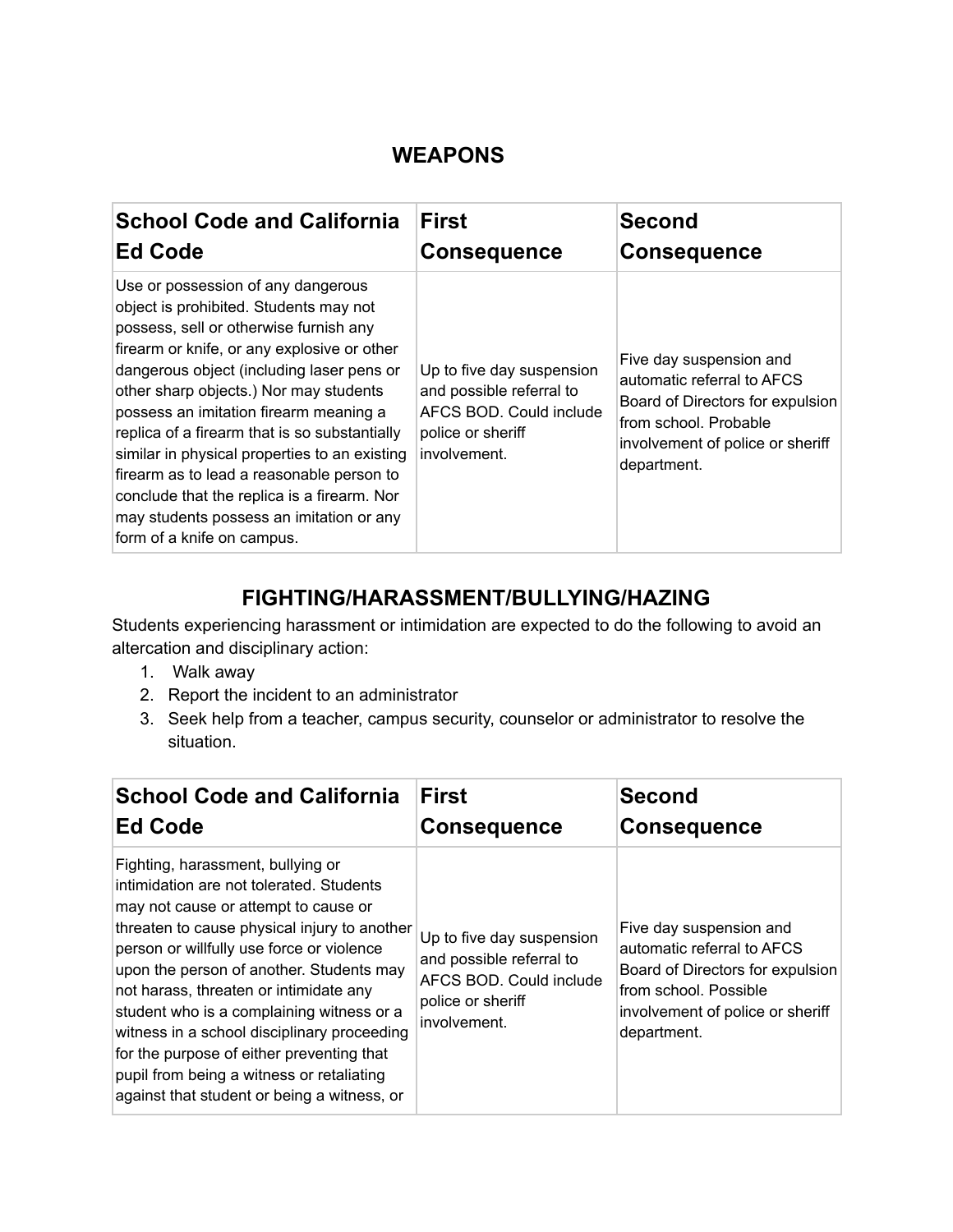both. Nor may students engage or attempt to engage in any form of hazing.

## **LEWD CONDUCT/PORNOGRAPHY**

| <b>School Code and California</b>                                                                                                                                                                                                                                                                                                                                                                                                             | <b>First</b>                                                                                                          | <b>Second</b>                                                                                                                                                         |
|-----------------------------------------------------------------------------------------------------------------------------------------------------------------------------------------------------------------------------------------------------------------------------------------------------------------------------------------------------------------------------------------------------------------------------------------------|-----------------------------------------------------------------------------------------------------------------------|-----------------------------------------------------------------------------------------------------------------------------------------------------------------------|
| <b>Ed Code</b>                                                                                                                                                                                                                                                                                                                                                                                                                                | <b>Consequence</b>                                                                                                    | <b>Consequence</b>                                                                                                                                                    |
| Any display or any form of lewd conduct or<br>possession or viewing of pornography of<br>any type will not be tolerated. Students<br>may not commit an obscene act or engage<br>in the use of profanity or vulgarity, which<br>includes cursing. Students may not access<br>inappropriate materials on the school<br>Google account or send inappropriate<br>messages to other students, this includes<br>inappropriate language and cursing. | Up to five day suspension<br>and possible referral to<br>AFCS BOD, Could include<br>police or sheriff<br>involvement. | Five day suspension and<br>automatic referral to AFCS<br>Board of Directors for expulsion<br>from school. Possible<br>involvement of police or sheriff<br>department. |

## **ROBBERY, THEFT, AND EXTORTION**

| <b>School Code and California</b>                                                                                                                     | <b>First</b>                                                                                                          | Second                                                                                                                                                                |
|-------------------------------------------------------------------------------------------------------------------------------------------------------|-----------------------------------------------------------------------------------------------------------------------|-----------------------------------------------------------------------------------------------------------------------------------------------------------------------|
| <b>Ed Code</b>                                                                                                                                        | <b>Consequence</b>                                                                                                    | <b>Consequence</b>                                                                                                                                                    |
| Students may not commit or attempt to<br>commit robbery, theft or extortion nor may<br>students steal attempt to steal school or<br>private property. | Up to five day suspension<br>and possible referral to<br>AFCS BOD. Could include<br>police or sheriff<br>involvement. | Five day suspension and<br>automatic referral to AFCS<br>Board of Directors for expulsion<br>from school. Possible<br>involvement of police or sheriff<br>department. |

## **DAMAGED/STOLEN SCHOOL/PRIVATE PROPERTY**

| <b>School Code and California</b>                                                                                                                                                                                                                        | <b>First</b>                                                                                                          | <b>Second</b>                                                                                                                                                                  |
|----------------------------------------------------------------------------------------------------------------------------------------------------------------------------------------------------------------------------------------------------------|-----------------------------------------------------------------------------------------------------------------------|--------------------------------------------------------------------------------------------------------------------------------------------------------------------------------|
| <b>Ed Code</b>                                                                                                                                                                                                                                           | <b>Consequence</b>                                                                                                    | <b>Consequence</b>                                                                                                                                                             |
| Students may not cause or attempt to<br>cause damage, or steal or attempt to steal,<br>school or private property. Restitution will<br>be required for all damaged/stolen property<br>and charges may be filed with the sheriff or<br>police department. | Up to five day suspension<br>and possible referral to<br>AFCS BOD. Could include<br>police or sheriff<br>involvement. | Three to Five day suspension<br>and automatic referral to AFCS<br>Board of Directors for expulsion<br>from school. Possible<br>involvement of police or sheriff<br>department. |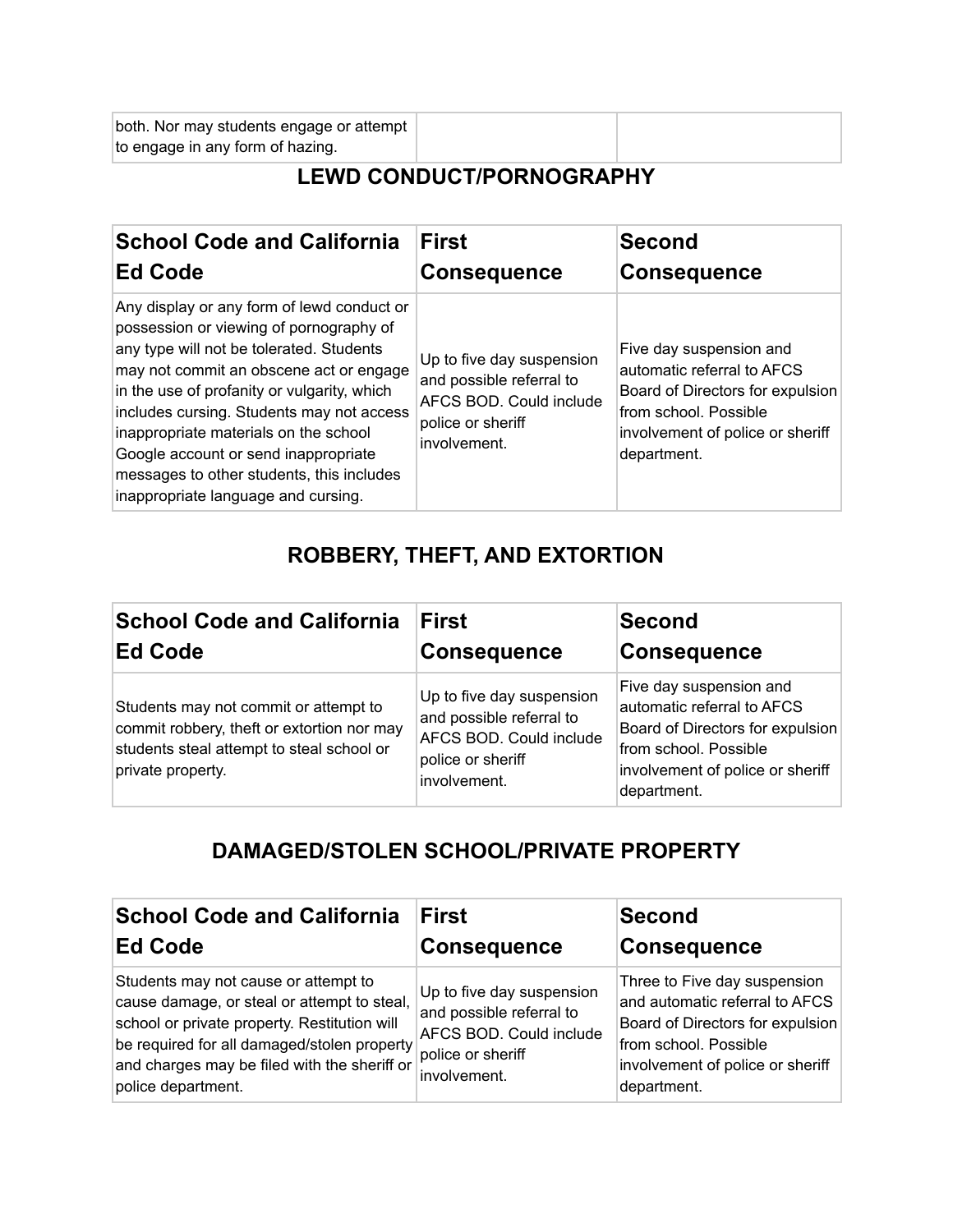## **THROWING FOOD/OBJECTS**

| <b>School Code and California</b><br><b>Ed Code</b>                                                               | <b>First</b><br><b>Consequence</b>                                                                                    | <b>Second</b><br><b>Consequence</b>                                                                                                                                   |
|-------------------------------------------------------------------------------------------------------------------|-----------------------------------------------------------------------------------------------------------------------|-----------------------------------------------------------------------------------------------------------------------------------------------------------------------|
| Students may not cause or attempt to<br>cause damage to school or private<br>property including throwing objects. | Up to five day suspension<br>and possible referral to<br>AFCS BOD, Could include<br>police or sheriff<br>involvement. | Five day suspension and<br>automatic referral to AFCS<br>Board of Directors for expulsion<br>from school. Possible<br>involvement of police or sheriff<br>department. |
| Students may not throw food or drinks at<br>other students.                                                       | Saturday School                                                                                                       | Up to five days suspension                                                                                                                                            |

## **DEFIANCE**

| <b>School Code and California</b>                                                                                                                                                                                                                                    | First                                                                                                                 | Second                                                                                                                                                                |
|----------------------------------------------------------------------------------------------------------------------------------------------------------------------------------------------------------------------------------------------------------------------|-----------------------------------------------------------------------------------------------------------------------|-----------------------------------------------------------------------------------------------------------------------------------------------------------------------|
| <b>Ed Code</b>                                                                                                                                                                                                                                                       | <b>Consequence</b>                                                                                                    | <b>Consequence</b>                                                                                                                                                    |
| Students may not disrupt school activities<br>or otherwise willfully and continually ignore<br>or defy the valid authority of supervisors,<br>teachers, administrators, school officials or<br>other school personnel engaged in the<br>performance of their duties. | Up to five day suspension<br>and possible referral to<br>AFCS BOD. Could include<br>police or sheriff<br>involvement. | Five day suspension and<br>automatic referral to AFCS<br>Board of Directors for expulsion<br>from school. Possible<br>involvement of police or sheriff<br>department. |

## **GAMBLING**

| <b>School Code and California</b>                           | <b>First</b>       | <b>Second</b>               |
|-------------------------------------------------------------|--------------------|-----------------------------|
| <b>Ed Code</b>                                              | <b>Consequence</b> | <b>Consequence</b>          |
| Student gambling in any form is not<br>permitted on campus. | Saturday School    | One to five day suspension. |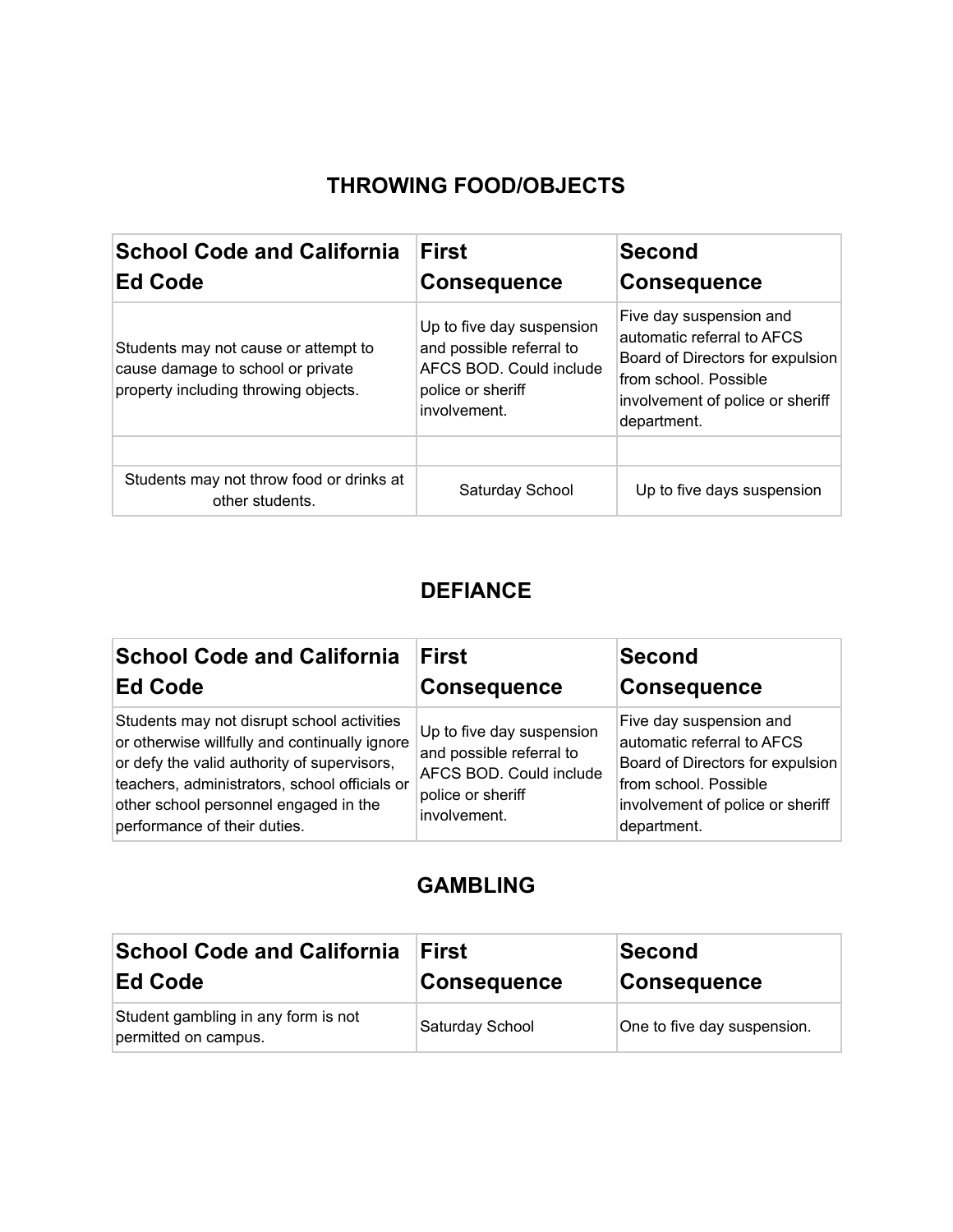## **TARDINESS**

| <b>School Code and California</b>                                                                                                                                                                                               | <b>First</b>                | Second                                                                                                                                      |
|---------------------------------------------------------------------------------------------------------------------------------------------------------------------------------------------------------------------------------|-----------------------------|---------------------------------------------------------------------------------------------------------------------------------------------|
| Ed Code                                                                                                                                                                                                                         | <b>Consequence</b>          | <b>Consequence</b>                                                                                                                          |
| Timeliness to class is an essential aspect<br>of academic success. Students who are<br>not in class at the start of class are<br>deemed tardy. Students who are more<br>than 30 minutes late to any class are<br>deemed truant. | Up to 5 tardies = Detention | 10 Tardies = Saturday School<br>15 or more tardies = Saturday<br>School, parent conference and<br>potential referral to AFCHS<br><b>BOD</b> |

## **TRUANCY**

| <b>School Code and California</b>                                                                                                                                                                                                                                                     | <b>First</b>                                                                          | Second                                                          |
|---------------------------------------------------------------------------------------------------------------------------------------------------------------------------------------------------------------------------------------------------------------------------------------|---------------------------------------------------------------------------------------|-----------------------------------------------------------------|
| <b>Ed Code</b>                                                                                                                                                                                                                                                                        | <b>Consequence</b>                                                                    | <b>Consequence</b>                                              |
| Truancy is defined as: a student who is<br>found off campus or out of class during the<br>school day without a hall pass. Truancy<br>also includes a student who is 30 minutes<br>or more late to school or a student who is<br>out of school without a legally recognized<br>reason. | Saturday School and<br>possible referral to the<br>sheriff's department or<br>police. | One to three day suspension<br>and possible referral to police. |

## **ELECTRONIC DEVICES**

| <b>School Code and</b>                                                                                                                                                                                                                                                                                              | <b>First</b>                                                                         | <b>Second</b>                                                                                | <b>Third</b>                                                                                                                                                                      |
|---------------------------------------------------------------------------------------------------------------------------------------------------------------------------------------------------------------------------------------------------------------------------------------------------------------------|--------------------------------------------------------------------------------------|----------------------------------------------------------------------------------------------|-----------------------------------------------------------------------------------------------------------------------------------------------------------------------------------|
| <b>California Ed Code</b>                                                                                                                                                                                                                                                                                           | <b>Consequence</b>                                                                   | <b>Consequence</b>                                                                           | <b>Consequence</b>                                                                                                                                                                |
| Students are discouraged from<br>bringing any type of electronic<br>device to school. When found in<br>use and/or disruptive to the<br>learning environment, they will be<br>confiscated and turned into<br>administration. Please see the<br>specific cell phone policy in the<br>Personal Property section of the | Warning. Device taken<br>and returned to<br>student at the end of<br>the school day. | Device is taken and<br>returned to student at<br>the end of the day.<br>Detention is issued. | Device is taken for 24<br>hours and returned<br>only to the parent.<br>Parent is notified when<br>phone is confiscated<br>and a meeting is set up<br>to determine<br>consequence. |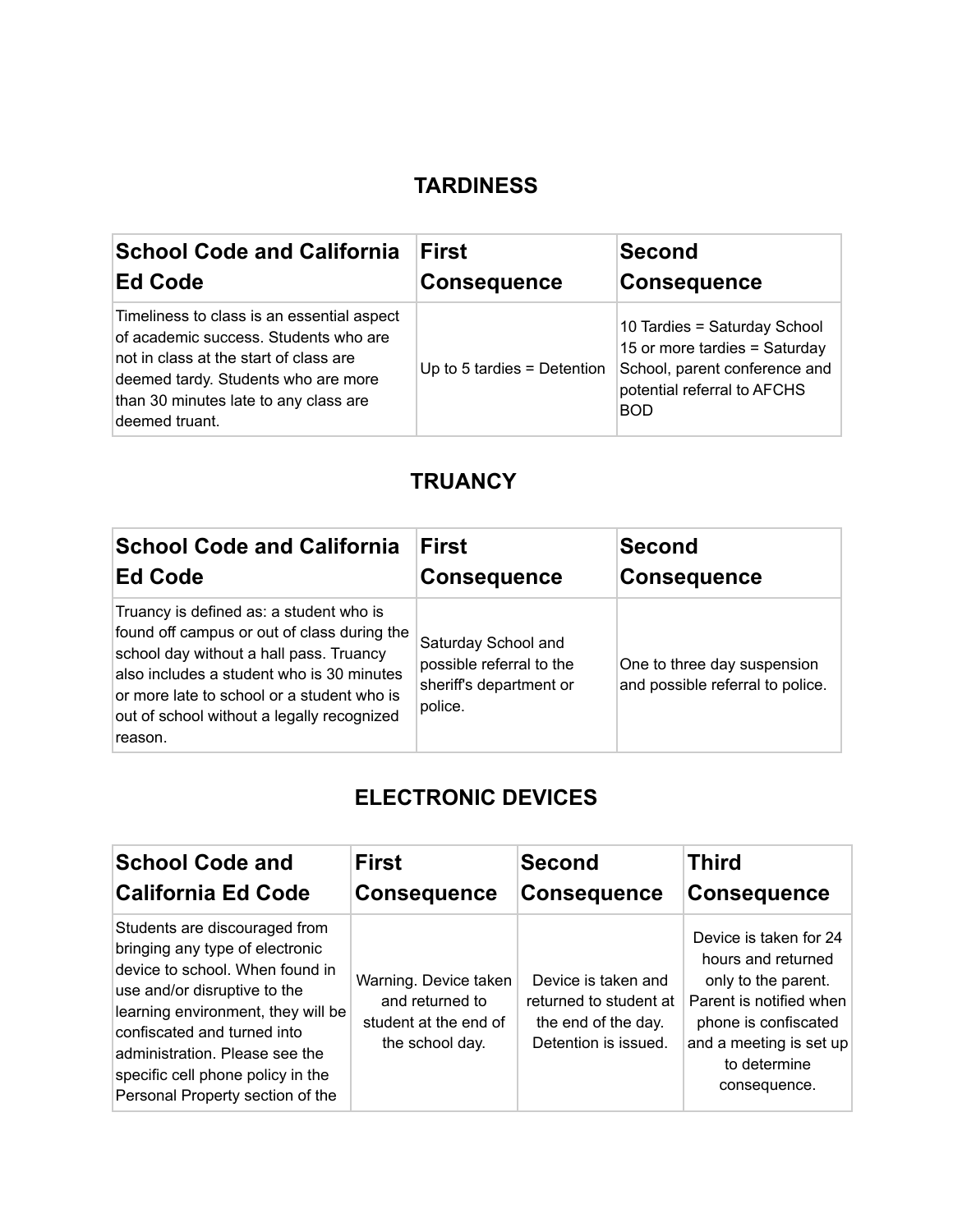| handbook. |
|-----------|
|-----------|

## **ACADEMIC DISHONESTY**

| <b>School Code and</b>                                                                                                                                                                                                             | <b>First</b>                                                                                      | <b>Second</b>                                                                   | <b>Third</b>                                                                                                                               |
|------------------------------------------------------------------------------------------------------------------------------------------------------------------------------------------------------------------------------------|---------------------------------------------------------------------------------------------------|---------------------------------------------------------------------------------|--------------------------------------------------------------------------------------------------------------------------------------------|
| <b>California Ed Code</b>                                                                                                                                                                                                          | <b>Consequence</b>                                                                                | <b>Consequence</b>                                                              | <b>Consequence</b>                                                                                                                         |
| Plagiarism, cheating or<br>falsification will not be tolerated<br>by any teacher in any subject.<br>For examples of each of these<br>see the Student Handbook<br>regarding this particular issue<br>found under School Discipline. | Student will serve<br>Saturday School and<br>use the time to redo<br>the assignment<br>correctly. | Student will receive an<br>F on the assignment<br>and serve Saturday<br>School. | Student will fail the<br>entire course and<br>further action, such as<br>suspension or referral<br>to the AFCHS BOD,<br>may be instituted. |

America's Finest Charter High School believes in Restorative Justice practices by which students are given an opportunity to redeem themselves. When a student has been dismissed from school for a length of time, they will have the opportunity to speak with an intake team of staff members aimed at welcoming the student back with a plan in place to help them be successful.